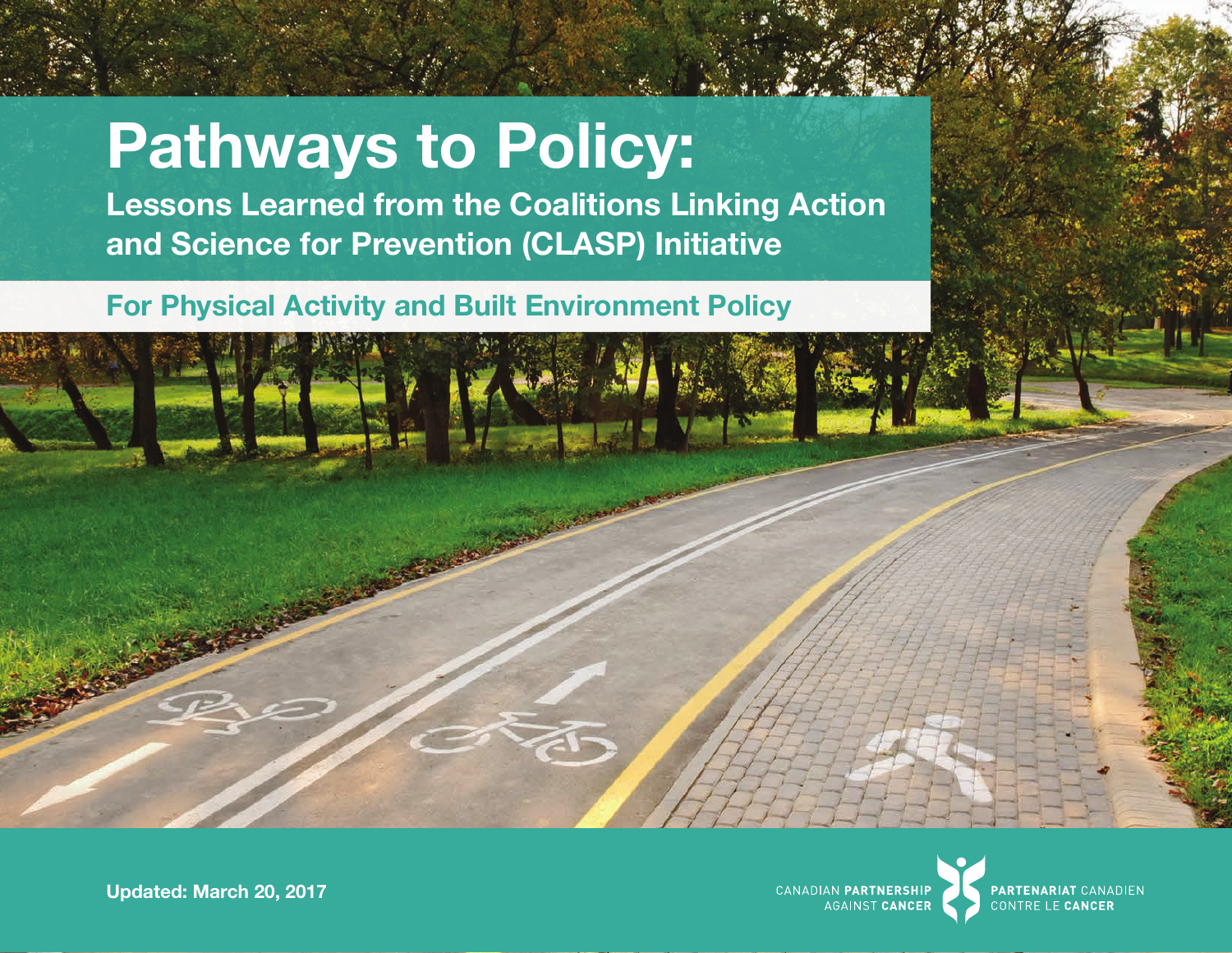# Acknowledgements

Production of this report has been made possible through financial support from Health Canada.The views expressed herein represent the views of the Canadian Partnership Against Cancer.

This report was prepared by Susan Snelling (Social Research Consulting Inc).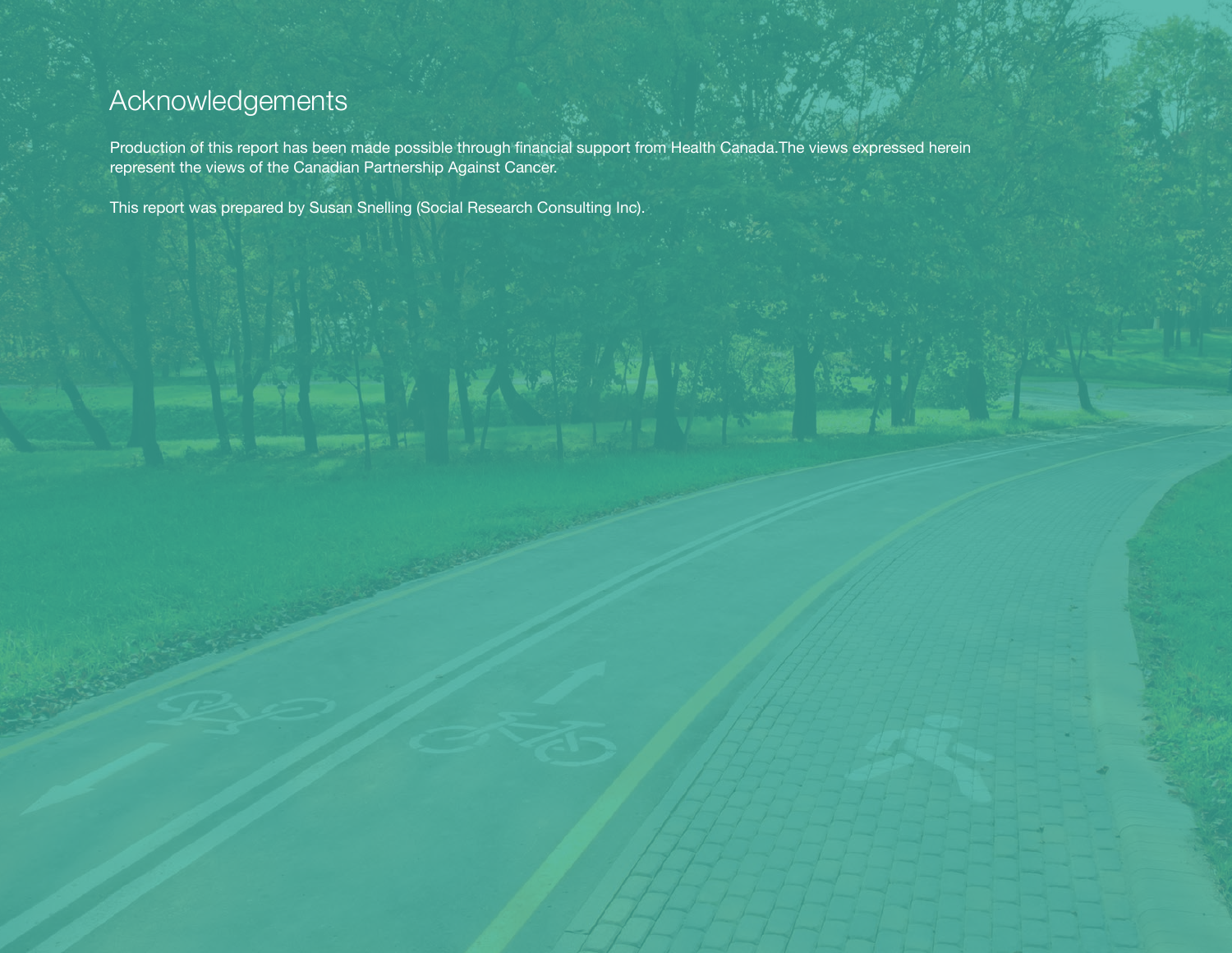# Table of Contents

- **2.....Acknowledgements**
- **3.....Table of Contents**
- **4.....Executive Summary**
- **5.....Pathways to Policy: Lessons Learned from the Coalitions Linking Action and Science for Prevention (CLASP) Initiative**
	- 5.....Background
	- 5.....Objective
	- 6.....Methodology
	- 6.....Findings
		- 7......Policy Actors
		- 8.......Policy Outcomes
		- 13.....Pathways to Policy
	- 19.....Limitations

#### **20...REFERENCES**

**21...APPENDIX I: Key Informant Interview Questions**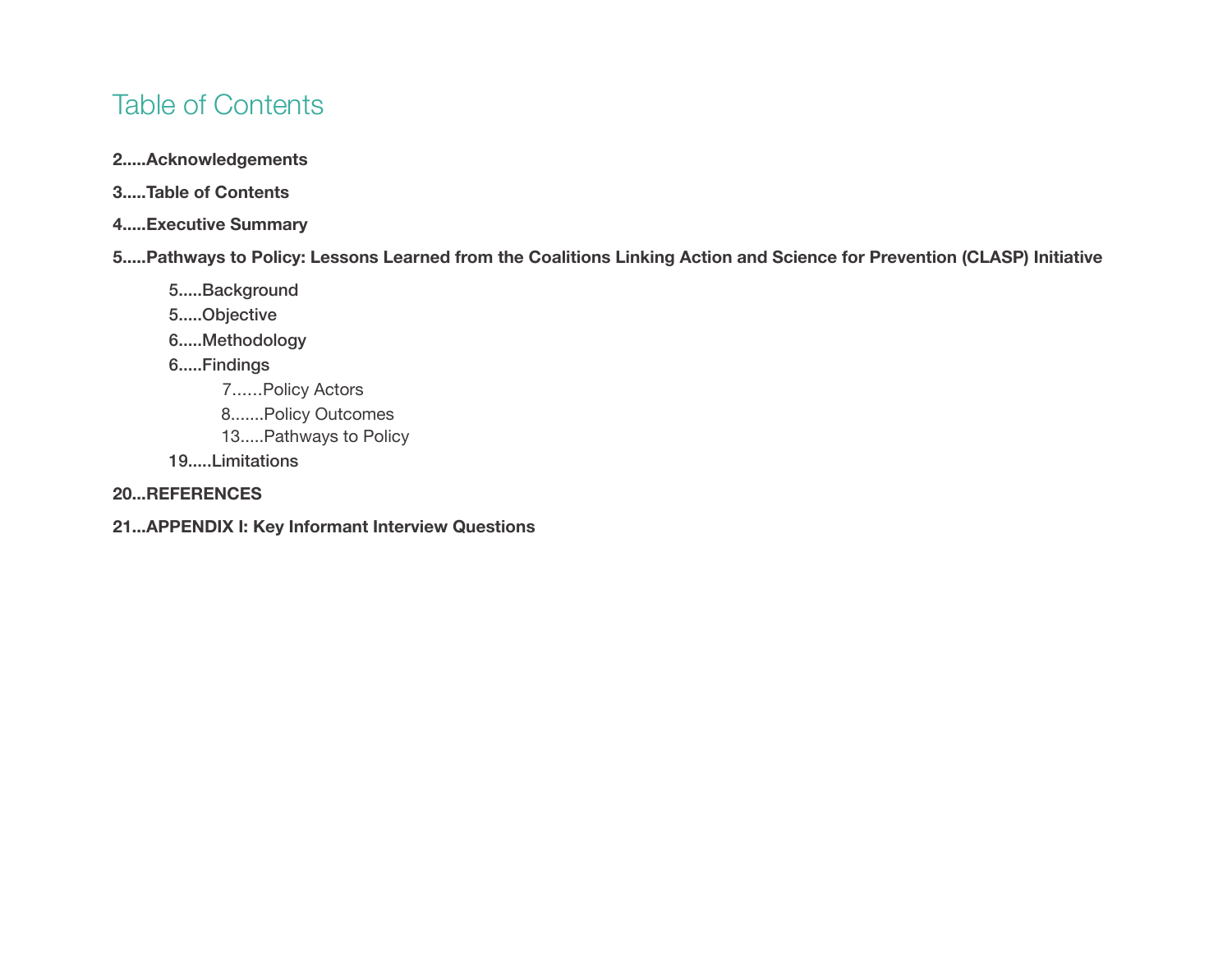# Executive Summary

Coalitions Linking Action and Science for Prevention (CLASP) was an initiative of the Canadian Partnership Against Cancer (CPAC) that aimed to improve the health of communities and of Canadians. CLASP did this by bringing together organizations from two or more provinces and territories, with research, practice, and policy experts forming coalitions to integrate cancer prevention with strategies to prevent other chronic diseases. All twelve CLASP projects have completed their funding as of September 2016. Through CLASP, numerous policy changes have been documented as evidence of the far-reaching impact of the initiative. In the context of CLASP, policy refers to any of a system of laws, regulatory measures, courses of action, and funding priorities that guide decision-making at an organizational or government level. In addition to policy changes, over 700 knowledge products (i.e., peer-reviewed literature, grey literature, presentations, educational resources, tools, etc.) were developed. This knowledge base presents an opportunity to leverage learnings from the evidence-based interventions implemented through CLASP to the broader prevention community through knowledge mobilization efforts of the Partnership.

The objective of this project was to identify and analyze key lessons learned from the 165 CLASP products and cross-CLASP evaluation data related to the development, implementation, and evaluation of policy interventions and policy changes in the areas of physical activity and supportive environments (built environment). An additional objective was to gather the perspectives of key informants from CLASP projects with respect to lessons learned from their experiences and, through their input, to validate the lessons learned from CLASP project documents. This process was initially carried out for the first seven CLASP projects that had finished by September 2014. The first draft of the Pathways to Policy report reflected these initial lessons learned. Following the completion of the final five CLASP projects in September 2016, this process was conducted again and the Pathways to Policy was revised to this current and updated version that reflects the additional learnings.

Through the Pathways to Policy methodology, 165 policy change examples in the areas of physical activity and supportive environments (built environment) were found from three CLASP projects – many of which occurred at the municipal level – that mapped to five policy outcome categories derived from the US Community Preventive Services Task Force's Guide to Community Preventive Services.

A central interest in this investigation was the learning that could be gathered from understanding the processes that led to policy changes through the CLASP initiative. By looking across all examples and identifying the mechanisms, processes, enabling factors and approaches that led to policy outcomes, 14 *'Pathways to Policy'* were identified and grouped into three broad categories: People, Tools, and Approaches and Ways of Working. The *Pathways to Policy* represent critical success factors for policy development and implementation that are applicable beyond the CLASP initiative and can inform physical activity and built environment policy work in jurisdictions across Canada.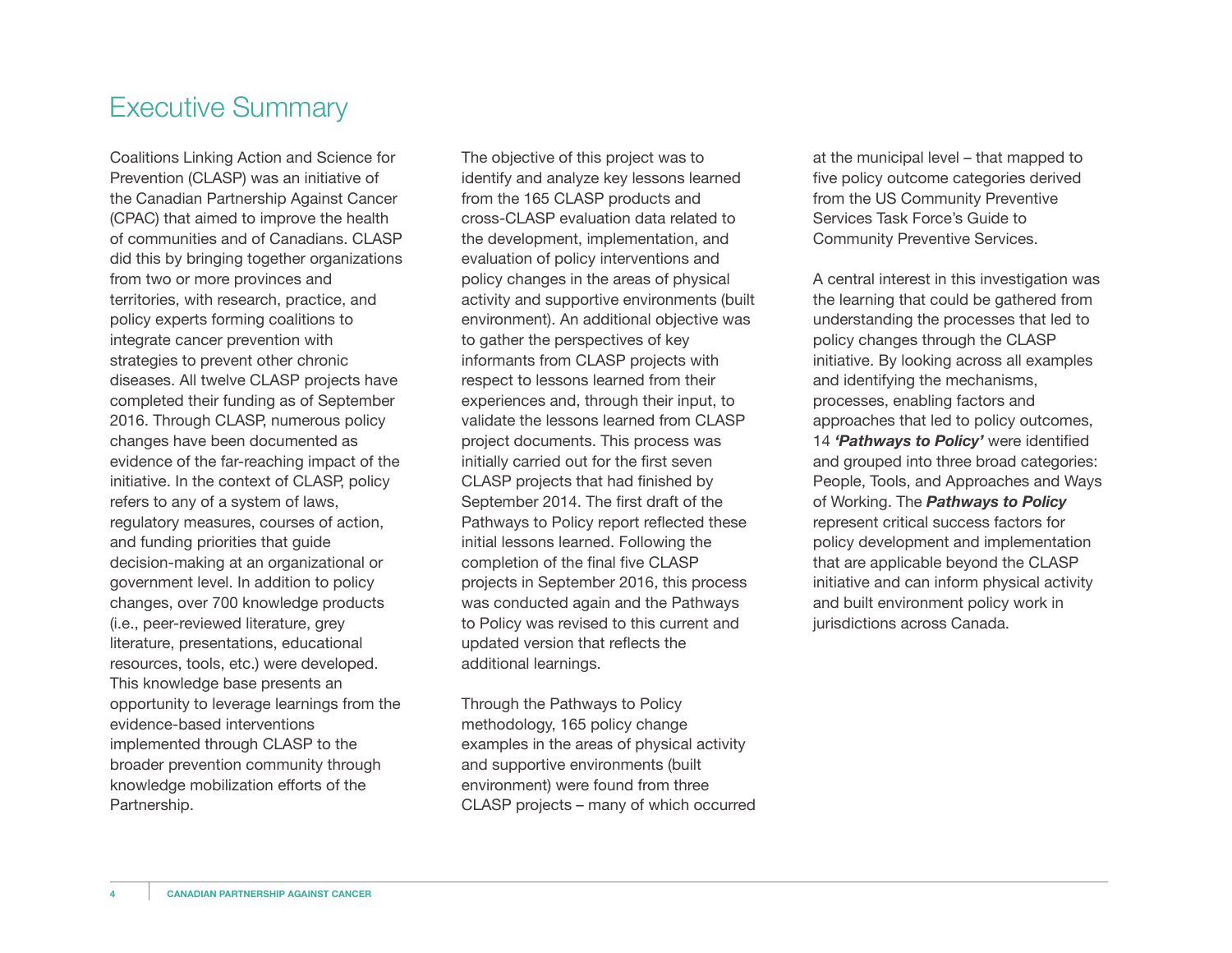# Pathways to Policy: Lessons Learned from the Coalitions Linking Action and Science for Prevention (CLASP) Initiative

#### **Background**

Coalitions Linking Action and Science for Prevention (CLASP) was an initiative of the Canadian Partnership Against Cancer (CPAC) that aimed to improve the health of communities and of Canadians. CLASP did this by bringing together organizations from two or more provinces and territories, with research, practice, and policy experts forming coalitions to integrate cancer prevention with strategies to prevent other chronic diseases.

CLASP responded to the fact that many aspects of healthy living and a healthy environment can reduce the risk not only of cancers but also of chronic diseases such as diabetes, lung disease and heart disease. These common factors include maintaining a healthy body weight, quitting smoking, and reducing environmental and occupational exposure to toxic substances. Seven CLASP projects completed their funding by September 2014, while five projects completed two years later in September 2016. Through CLASP, numerous policy changes have been documented as evidence of the far-reaching impact of the initiative. In the context of CLASP, policy refers to any of a system of laws,

regulatory measures, courses of action, and funding priorities that guide decision-making at an organizational or government level.

In addition to policy changes, over 700 knowledge products (i.e., peer-reviewed literature, grey literature, presentations, educational resources, tools, etc.) were developed by the CLASP projects. This knowledge base presents an opportunity to leverage learnings from the evidence-based interventions implemented through CLASP to the broader prevention community through knowledge mobilization efforts of the Partnership. The learnings from CLASP will also help to inform future cancer prevention initiatives of the Partnership.

#### **Objective**

The objective of this project was to identify and analyze key lessons learned from the 165 CLASP products and CLASP final reports related to the development, implementation, and evaluation of policy interventions and policy changes in the areas of physical activity and supportive environments (built environment). An additional objective was to gather the perspectives of key informants from

CLASP projects with respect to lessons learned from their experiences and, through their input, to validate the lessons learned from CLASP project documents.

Specifically, the following questions were explored:

- What physical activity and supportive environments policy interventions and policy changes were developed, implemented, or evaluated through CLASP?
	- What lessons can be learned from the CLASP experience in developing, implementing, or evaluating these policy interventions and changes (i.e., Who were the key stakeholders? How were the key stakeholders engaged? What was unique about the context where this occurred?)
	- Where a CLASP project engaged municipal decision-makers to develop, implement, or evaluate a policy intervention or policy change, what were the engagement strategies?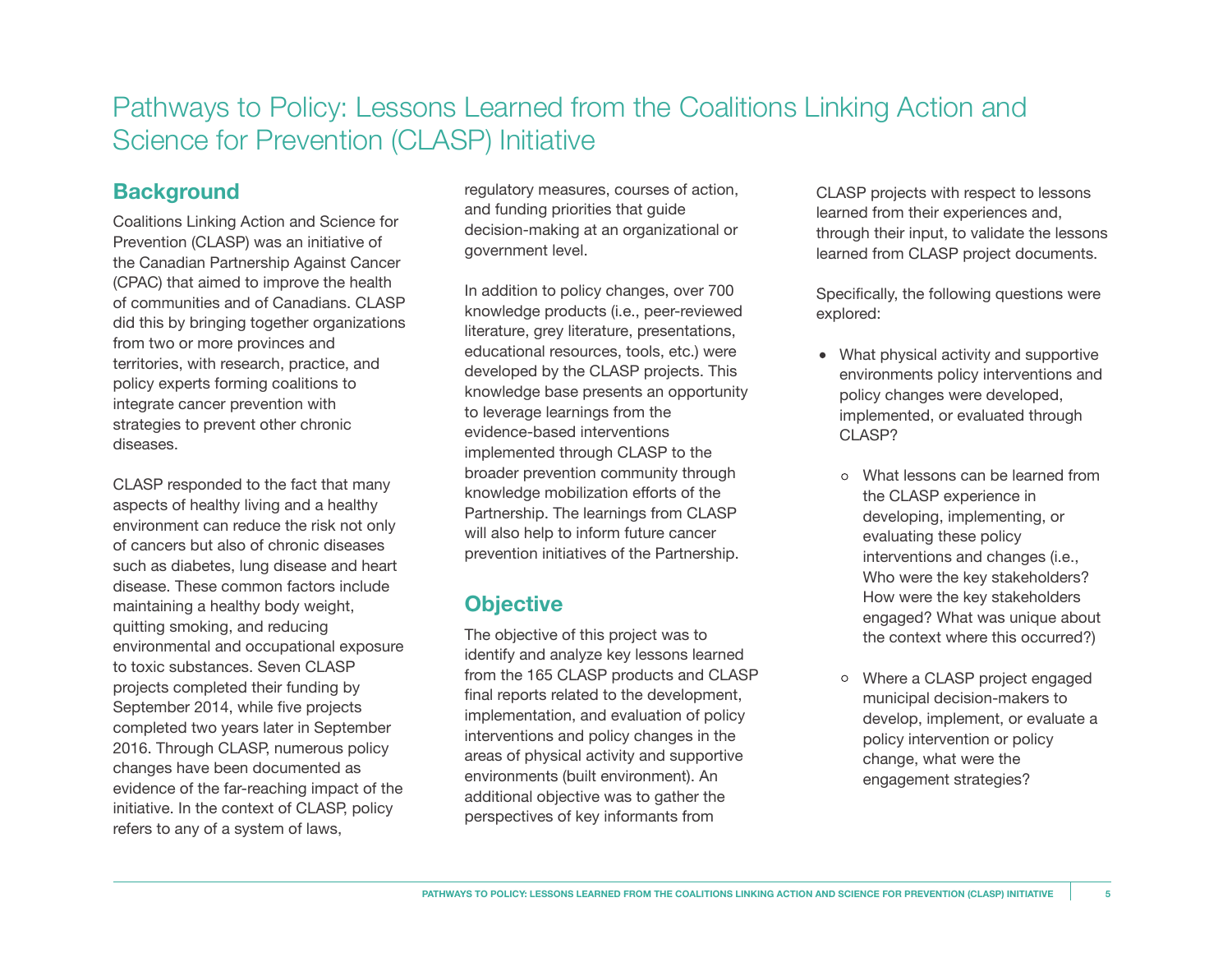- What evidence exists, if any, to support these policy interventions or changes?
- Cross-cutting themes across all the policy interventions and policy changes

### **Methodology**

**1.** The following definition of 'policy change' was used to guide decisions about inclusion/exclusion:

Policy change: An organizational or governmental change that results in a shift in operations or decision-making. The change has impact at a population-level on those within the regulating jurisdiction, organization, or groups targeted by the change. A policy change can be legally binding, voluntary, or a signal a shift in prioritization of efforts.

2. The CLASP product database and existing list of CLASP Practice and Policy Impacts from the evaluation of the initiative was the basis for identifying CLASP products for review. Each included item was reviewed to screen for policy relevance. Items that referred to a CLASP policy outcome were further reviewed to capture the specific nature of the policy outcome and the processes that contributed to the policy outcome. The relevant information for each item was listed in an Excel spreadsheet.

- **3.** The CPAC Prevention Policies Directory ([www.partnershipagainstcancer.ca/](www.partnershipagainstcancer.ca/preventionpolicies) preventionpolicies) was consulted to locate actual bylaws referenced in CLASP products.
- The findings were categorized into broad **4.** groupings of policy outcome types, locales, and relevant processes. Policy outcomes were also categorized in terms of the US Community Preventive Services Task Force policy areas related to built environments and physical activity, and in terms of the healthy community success factors identified by Sasseville (developed as part of an additional CLASP project – Healthy Communities).
- **5.** Overall learnings and cross-cutting themes were identified by reviewing the findings.
- Eight key informants from four CLASP **6.** projects (two from Healthy Canada by Design and two School Travel Planning projects related to Children's Mobility, Health and Happiness) were interviewed about their experiences working on policy-relevant initiatives. A draft report listing the identified Pathways to Policy was shared with key informants in advance. Interview questions can be found in Appendix I.
- **7.** Key findings from interviews were added to the Pathways to Policy draft to amplify or modify the content.

**8.** The policy outcomes and lessons learned from POWER Up!, which completed in October 2016, were extracted and analyzed using the same process as with the previous CLASPs. The project knowledge products were reviewed and two key informant interviews were conducted to identify any additional learnings or relevant examples that could be drawn from this project.

## **Findings**

Through the examination of CLASP products, 165 policy-relevant examples in the areas of physical activity and supportive environments (built environment) were found in three CLASP projects:

**Children's Mobility, Health and Happiness** (CMHH) (106). This project focused on increasing the number of children doing daily physical activity and on promoting healthy lifestyles. School Travel Planning (STP) is an established, community-based model that contributes to chronic disease prevention through activities that promote the use of active transportation. This project encouraged the creation of policies and practices that go beyond using school buses as transportation by engaging local practice and policy partners (public health, police, municipal planners, traffic engineers, school boards, parents and school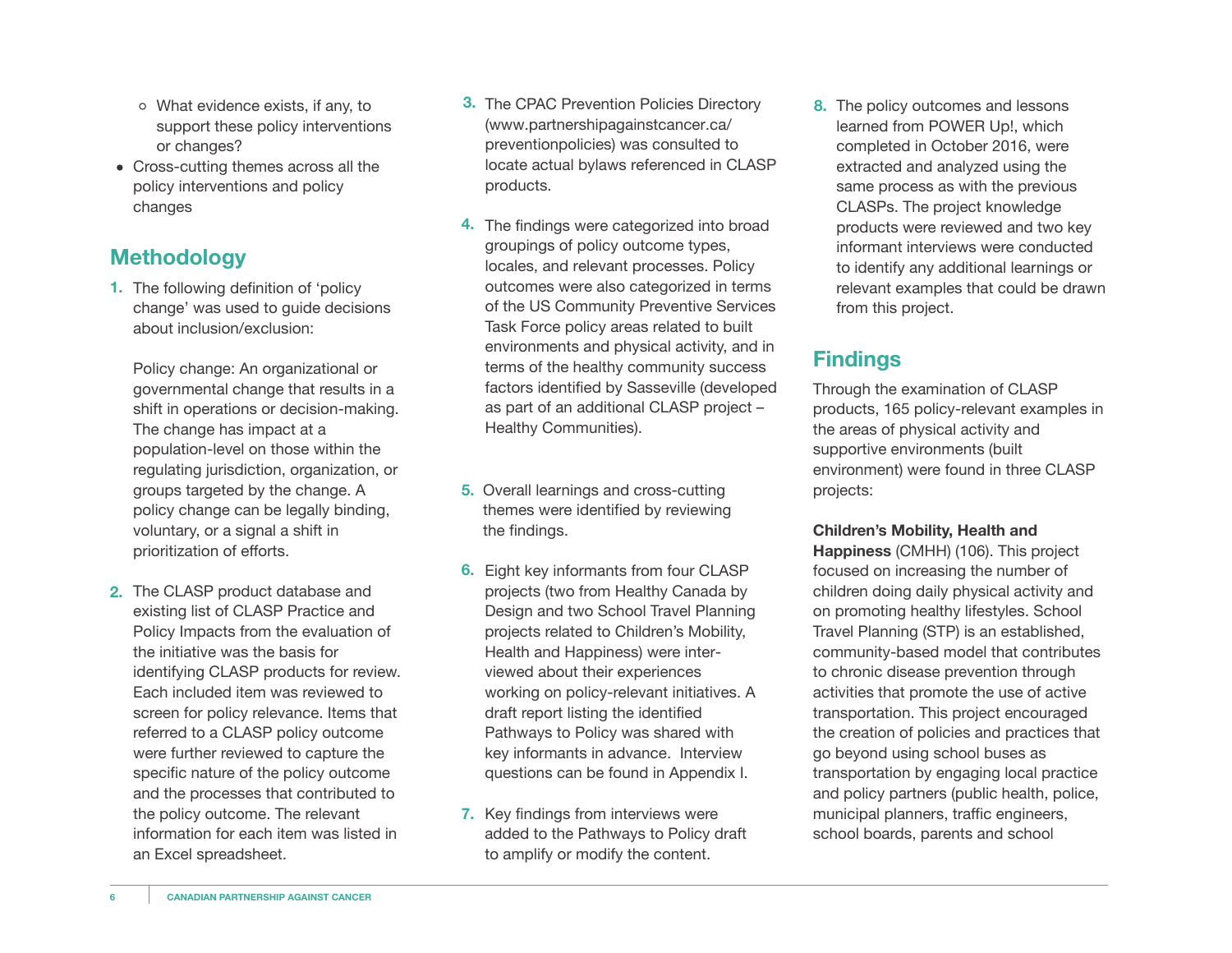administrators) to develop and implement travel plans that create conditions that make it safe for families to use active transportation to and from school.

#### **CMHH Implementation Partners:**

municipalities (planning, transportation, and enforcement departments); schools (principals, teachers, parents and students); regional health authorities/ public health units; national/provincial/ territorial NGOs (focused on health and environmental issues); and academic institutions

**Healthy Canada by Design** (HCBD) (68). Recognizing the link between the built environment and health, this initiative accelerated the integration of health considerations into community planning policy and practice. Through a "Practice Collaborative" approach and national framework, health regions across the urban and rural spectrum engaged with local planners to put a health lens on community planning and ensure that the physical layout of our communities encourages activity and healthy living. An array of strategies, from team-based activities to peer exchange and technical assistance, supported the uptake of best practices and tools as health regions,

planners and other stakeholders focused on community engagement, the enhancement of data translation systems, and the application of innovative, health promoting road designs.

#### **HCBD Implementation Partners:**

municipalities (planning, transportation, and health departments); regional health authorities/public health units; national professional associations (planners and transportation engineers); national NGOs (focused on health issues); and academic institutions

#### **Policy Opportunity Windows: Enhancing Research Uptake in Practice**

(POWER UP!) (2). POWER UP! endeavoured to fill an evidence-to-action gap by drawing upon parallel evidence and experience from tobacco control to strengthen current efforts for cancer and chronic disease prevention in the realm of obesity. The overall goal of POWER UP! was to provide leadership and support for the development, implementation, and evaluation of obesity-related policy activities (including healthy eating and physical activity) for cancer and chronic disease prevention. Model policy resolutions, based on evidence, were developed and shared with municipalities.

This work resulted in over 90 policy changes largely related to creating healthier food environments, but included two policies enacted to increase access to physical activity opportunities that were included in the scope of this report.

#### **POWER Up! Implementation Partners:**

municipalities and municipal associations; provincial/territorial government (health and social services department); public health associations; provincial/territorial NGOs (focused on chronic disease prevention and obesity prevention); and academic institutions

#### Policy Actors

A defining feature of the physical activity and built environment policy work done as part of CLASP initiatives had to do with the sectors involved in the implementation. The policy changes largely occurred within local/regional government and local schools/school boards, with public health and public health NGOs playing a supportive and catalyzing role. Partners in these CLASPs included education, urban planning, transportation engineering, municipal associations, provincial/territorial government departments; local/regional public health, and academic institutions.

<sup>&</sup>lt;sup>1</sup>Guide to Community Preventive Services. Increasing physical activity: environmental and policy approaches. [https://www.thecommunityguide.org/resources/one-pager](https://www.thecommunityguide.org/resources/one-pager-built-environment-approaches-increase-physical-activity)[built-environment-approaches-increase-physical-activity](https://www.thecommunityguide.org/resources/one-pager-built-environment-approaches-increase-physical-activity). Last Updated: 02/04/2016.

**<sup>2</sup>**World Cancer Research Fund. NOURISHING Framework. http://www.wcrf.org/int/policy/nourishing-framework. Last Updated: 07/03/2016.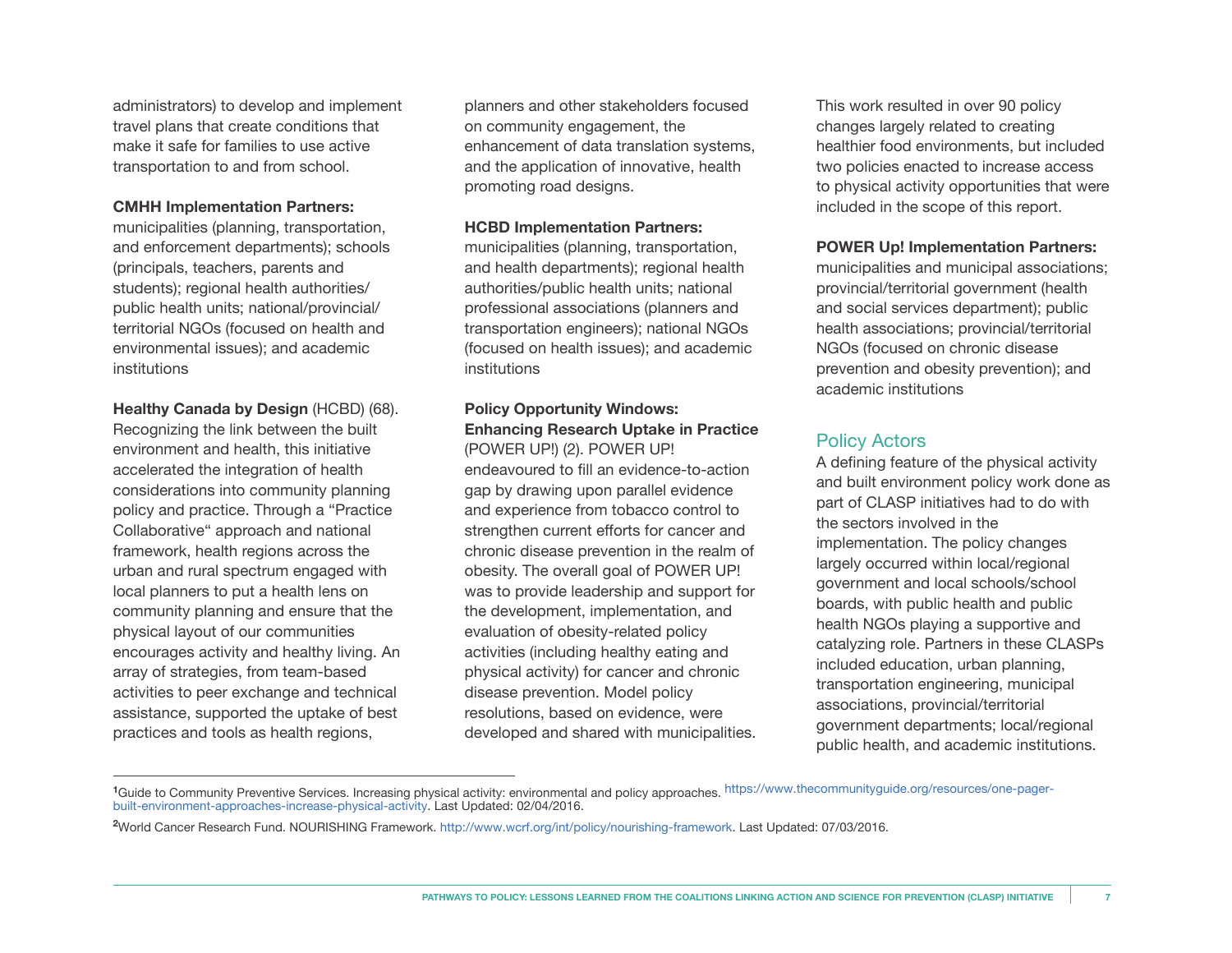Within these different sectors, senior level leadership was engaged to support and champion this work (see 'Engaging high-level or influential decision-makers' in the Pathways to Policy below); however, much of the work was implemented by municipal civil servants within the departments with authority over the relevant policy levers (e.g., urban planning and transportation). This work was in turn supported by cross-sectoral partners within public health, education, academia, and other areas.

Overall, CLASP projects that addressed supportive environments brought local public health and other health agencies together with municipal planners and transportation engineers to bring physical activity-promoting elements into community design. In documenting their project's successes, one public health CLASP member reported: "We have been told by municipal staff that there are many built environment policies that [public health] was instrumental in supporting: if [we] had not been a strong supporter of policies for connected neighbourhood centres and active transportation, it is quite possible that these policies would have been diluted in the Plan" (Miro, Kishchuk, Perrotta & Swinkels, 2015, p. 7).

#### Policy Outcomes

Types of policy outcome were grouped based on the US Community Preventive Services Task Force recommendations<sup>1</sup> where possible. The Task Force assessed the evidence for several approaches to promoting physical activity through environmental and policy approaches. Four of these categories were found among the CLASP examples; "Point-of-Decision Prompts to Encourage Use of Stairs" were not implemented as part of CLASP projects. Appendix I presents a list of CLASP policy outcomes for each policy category.

Some CLASP policy examples demonstrated more than one policy outcome, such as policies that were relevant for both urban design and active transportation. The number and specific nature of the policies that came out of CLASP initiatives are shown in *Table 1*.

**I. Community-Scale Urban Design and Land Use Policies (US Community Preventive Services Task Force category)**

According to the US Community Preventive Services Task Force, "community-scale urban design land use policies and practices involve the efforts of urban planners, architects, engineers, developers, and public health professionals to change the physical environment of large geographic areas in ways that support physical activity. They include the following:

Design elements that address:

- Proximity of residential areas to stores, jobs, schools, and recreation areas
- Continuity and connectivity of sidewalks and streets
- Aesthetic and safety aspects of the physical environment

Policy instruments such as zoning regulations, building codes, other governmental policies, and builders' practices"2

In many CLASP examples, these policies were influenced by review of official plans at the municipal level by public health staff.

**II. Street Scale Urban Design/Land Use Policies (US Community Preventive Services Task Force category)**

<sup>1</sup> http://www.thecommunityguide.org/pa/environmental-policy/index.html

<sup>2</sup> http://www.thecommunityguide.org/pa/environmental-policy/communitypolicies.html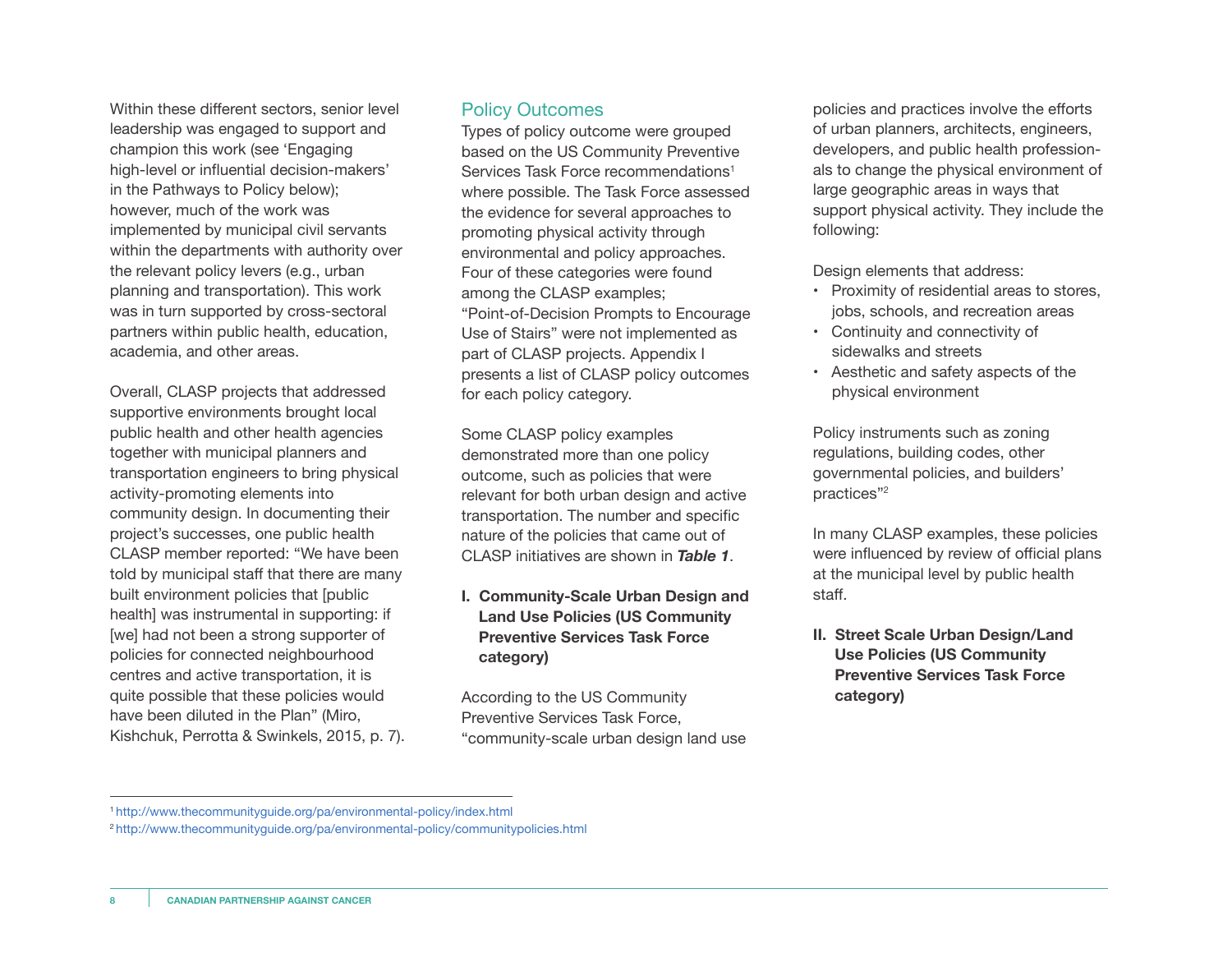According to the US Community Preventive Services Task Force, "street-scale urban design and land use policies involve the efforts of urban planners, architects, engineers, developers, and public health professionals to change the physical environment of small geographic areas, generally limited to a few blocks, in ways that support physical activity.

Design components include:

- Improved street lighting
- Infrastructure projects to increase safety of street crossing
- Use of traffic calming approaches (e.g., speed humps, traffic circles)
- Enhancing street landscaping"<sup>3</sup>

#### **III. Building and Public Facilities Design Policies**

For this report, a new category has been created to describe ways that buildings and public facilities are planned and designed.

Policies in this category aim to encourage physical activity in the environment immediately surrounding, or within, a building and include promoting:

- Improved access to stairwells
- Secure, on-site bicycle parking facilities
- On-site showers and change rooms
- Enhanced connectivity of buildings to public transit and green space

#### **IV. Transportation and Travel Policies (US Community Preventive Services Task Force category)**

According to the US Community Preventive Services Task Force finding, there was insufficient evidence to recommend this approach on the basis of evidence. Nonetheless, in some cases, municipalities have explored whether "transportation and travel policies and practices can encourage walking and bicycling as a means of transportation by:

- Facilitating walking, bicycling, and public transportation use
- Increasing the safety of walking and bicycling
- Reducing car use
- Improving air quality

These interventions can encourage environmental changes that support these goals by changing roadway design standards, creating or enhancing bike lanes, expanding or subsidizing public transportation, providing bicycle racks on buses, and increasing parking costs."4

This category also includes 'school travel plans' – a policy lever to improve active transportation to and from school amongst children.

#### **V. Enhanced Access to Places for Physical Activity (US Community Preventive Services Task Force category)**

According to the US Community Preventive Services Task Force, "creation of or enhancing access to places for physical activity involves the efforts of worksites, coalitions, agencies, and communities as they attempt to change the local environment to create opportunities for physical activity. Such changes include creating walking trails, building exercise facilities, or providing access to existing nearby facilities."5

<sup>3</sup> http://www.thecommunityguide.org/pa/environmental-policy/streetscale.html

<sup>4</sup> http://www.thecommunityguide.org/pa/environmental-policy/travelpolicies.html

<sup>5</sup> http://www.thecommunityguide.org/pa/environmental-policy/improvingaccess.html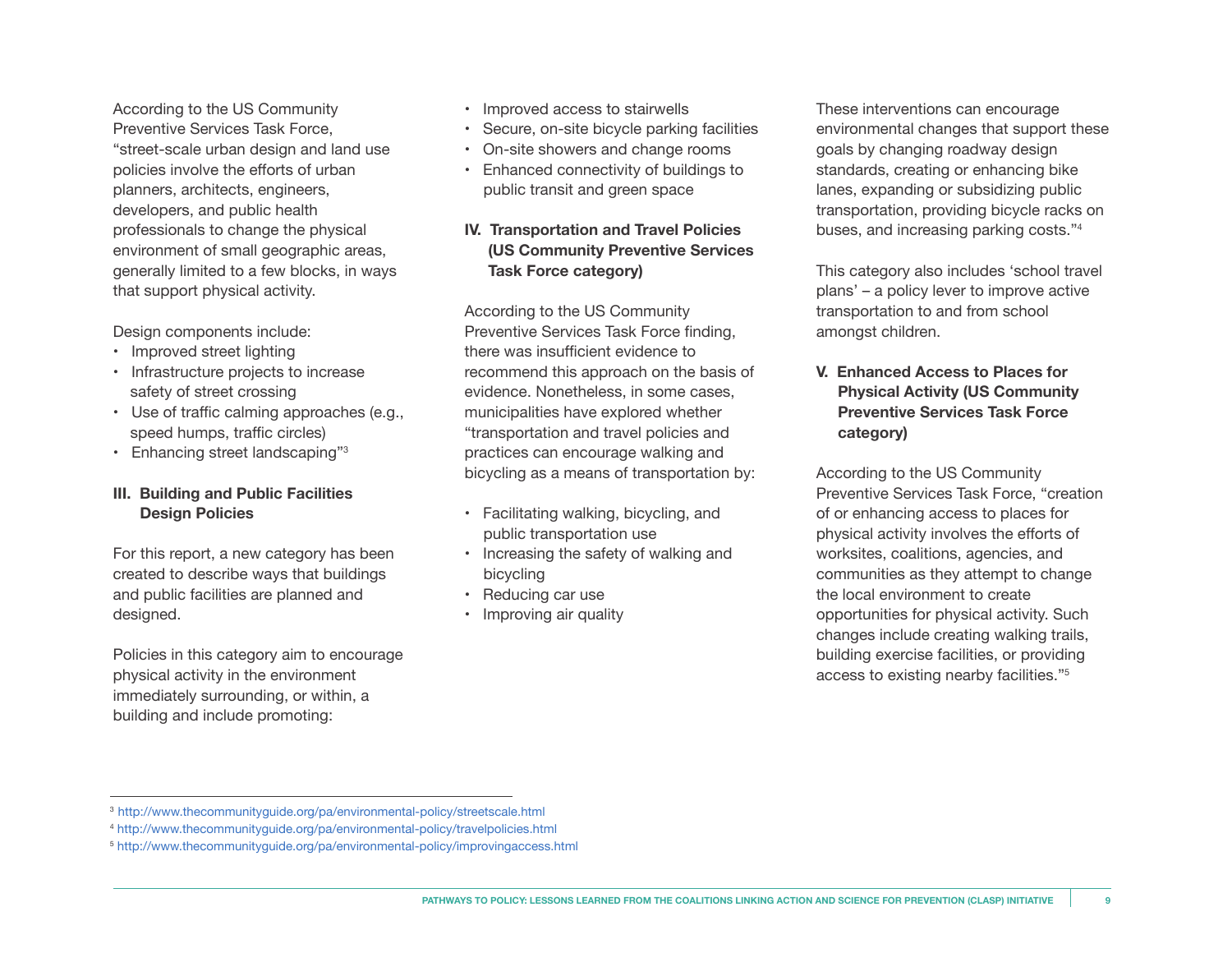*Table 1.* CLASP-impacted physical activity and built environment policies categorized according to five dimensions.

| <b>Policy Dimension</b>                                                                                                                                                                                                                                                                                                                                                                                                                            | <b>Policy Instrument</b>                                | <b>Number of</b><br><b>CLASP-</b><br>impacted<br>policies |
|----------------------------------------------------------------------------------------------------------------------------------------------------------------------------------------------------------------------------------------------------------------------------------------------------------------------------------------------------------------------------------------------------------------------------------------------------|---------------------------------------------------------|-----------------------------------------------------------|
| <b>Community-Scale Urban Design and Land Use</b><br>ь.<br><b>Policies</b><br>Change the physical environment of large geographic<br>areas in ways that support physical activity and include<br>design elements that address:<br>Proximity of residential areas to stores, jobs, schools,<br>and recreation areas<br>Continuity and connectivity of sidewalks and streets<br>٠<br>Aesthetic and safety aspects of the physical<br>٠<br>environment | <b>Official Community Plan</b>                          | 15                                                        |
|                                                                                                                                                                                                                                                                                                                                                                                                                                                    | <b>Budget and Resource Allocations</b>                  | 5                                                         |
|                                                                                                                                                                                                                                                                                                                                                                                                                                                    | Regional Growth Strategy/Regional Plan                  | 4                                                         |
|                                                                                                                                                                                                                                                                                                                                                                                                                                                    | Policy Statement/Framework <sup>6</sup>                 | 3                                                         |
|                                                                                                                                                                                                                                                                                                                                                                                                                                                    | Zoning Bylaw                                            | $\overline{2}$                                            |
|                                                                                                                                                                                                                                                                                                                                                                                                                                                    | Design Guidelines for Drive-Through Facilities          | $\mathbf{2}$                                              |
|                                                                                                                                                                                                                                                                                                                                                                                                                                                    | <b>Sustainability Strategy</b>                          | $\overline{2}$                                            |
|                                                                                                                                                                                                                                                                                                                                                                                                                                                    | City Centre Plan                                        |                                                           |
|                                                                                                                                                                                                                                                                                                                                                                                                                                                    | Community Design Standards for Suburban<br>Developments |                                                           |

6 provincial/territorial policies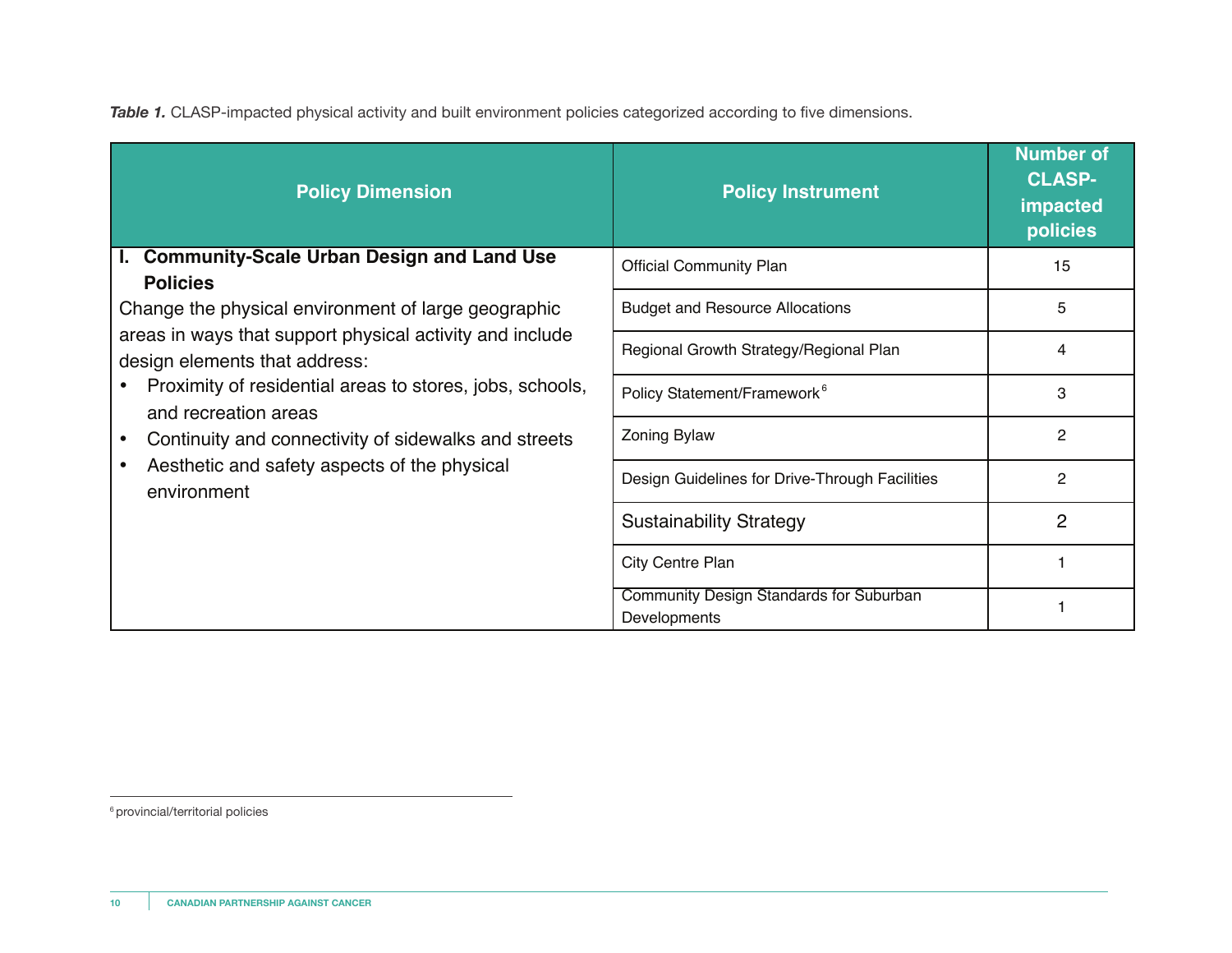| II. Street-Scale Urban Design and Land Use Policies<br>Change the physical environment of small geographic<br>areas, generally limited to a few blocks, in ways that                                                                                             | <b>Block Plan</b>                 |  |
|------------------------------------------------------------------------------------------------------------------------------------------------------------------------------------------------------------------------------------------------------------------|-----------------------------------|--|
| support physical activity and include design elements that<br>address:<br>• Improved street lighting                                                                                                                                                             | Secondary Plan                    |  |
| • Infrastructure projects to increase safety of street<br>crossing                                                                                                                                                                                               | Road Site Plan                    |  |
| Use of traffic calming approaches (e.g., speed humps,<br>traffic circles)<br>Enhanced street landscaping                                                                                                                                                         | Street Urban Design Plan          |  |
| III. Building and Public Facility Design Policies<br>Change the physical environment around and within<br>buildings and public facilities in ways that support physical<br>activity and include design elements that address:<br>• Improved access to stairwells | Public Facility Design Guidelines |  |
| Secure, on-site bicycle parking facilities<br>On-site showers and change rooms<br>Enhanced connectivity of buildings to public transit and<br>green space                                                                                                        | Municipal RFP evaluation criteria |  |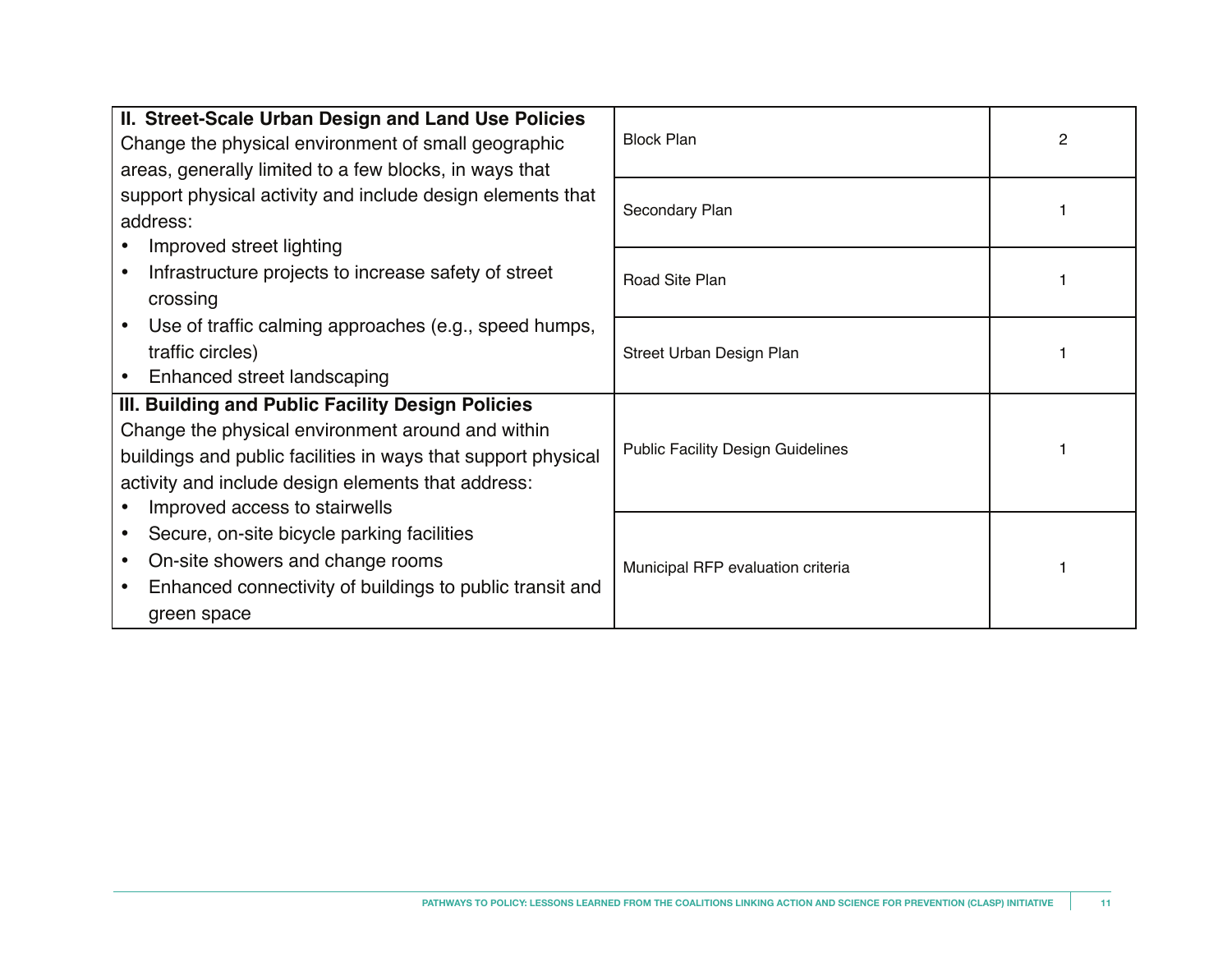| <b>IV. Transportation and Travel Policies</b>                                                                                                                                                                                                                                                                                                  | School Travel Plans <sup>7</sup>           | 98             |
|------------------------------------------------------------------------------------------------------------------------------------------------------------------------------------------------------------------------------------------------------------------------------------------------------------------------------------------------|--------------------------------------------|----------------|
| Encourage walking and bicycling as a means of<br>transportation by:<br>Facilitating walking, bicycling, and public transportation<br>use<br>Increasing the safety of walking and bicycling<br>Reducing car use<br>Improving air quality                                                                                                        | <b>Transportation Plan</b>                 | $\overline{7}$ |
|                                                                                                                                                                                                                                                                                                                                                | <b>Budget and Resource Allocations</b>     | 4              |
|                                                                                                                                                                                                                                                                                                                                                | Provincial Strategy/Framework <sup>8</sup> | 3              |
|                                                                                                                                                                                                                                                                                                                                                | Walking and/or Cycling Plan                | $\overline{2}$ |
|                                                                                                                                                                                                                                                                                                                                                | <b>Sustainability Strategy</b>             | 1              |
|                                                                                                                                                                                                                                                                                                                                                | <b>Zoning Bylaw</b>                        | 1.             |
|                                                                                                                                                                                                                                                                                                                                                | <b>Complete Streets Policy</b>             | 1              |
|                                                                                                                                                                                                                                                                                                                                                | <b>Public Transit Plan</b>                 | 1              |
|                                                                                                                                                                                                                                                                                                                                                | <b>Official Community Plan</b>             | 1              |
| V. Enhanced Access to Places for Recreational<br><b>Physical Activity Policies</b><br>Change the local environment to create opportunities for<br>leisure-time physical activity through design elements and<br>policies that address:<br>Access to green space<br>Access to existing recreational facilities through shared<br>use agreements | Free Play in Residential Streets           | $\mathbf{2}$   |
|                                                                                                                                                                                                                                                                                                                                                | <b>Playground Design Guidelines</b>        |                |
|                                                                                                                                                                                                                                                                                                                                                | Parks Plan                                 | 1              |
|                                                                                                                                                                                                                                                                                                                                                | <b>Total CLASP-impacted policies</b>       | 165            |

7 school policies

<sup>8</sup> provincial/territorial policies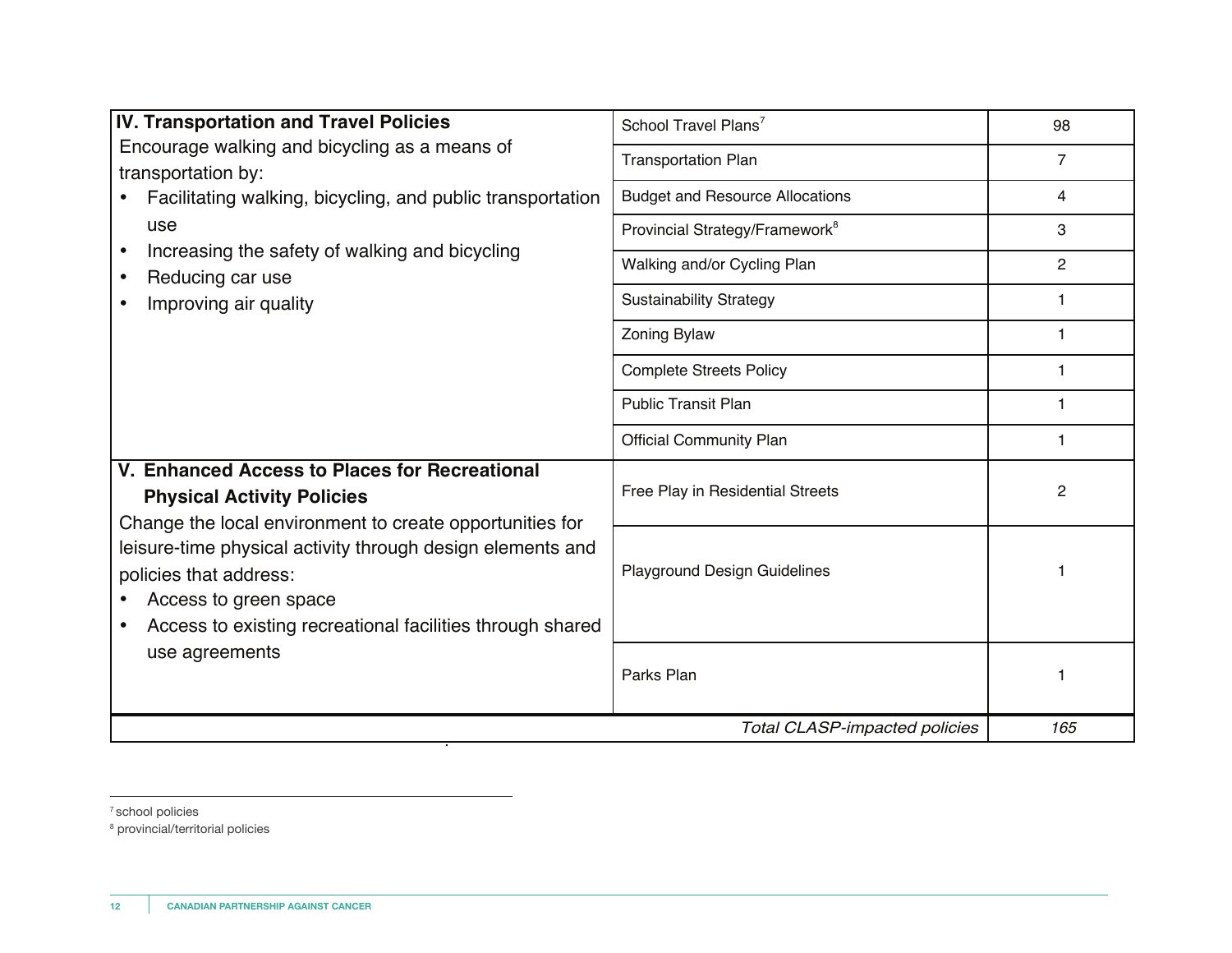#### Pathways to Policy

A central interest in the current investigation was the learning that could be gathered from understanding the processes that led to policy change. By looking across all examples and identifying the mechanisms, processes, enabling factors and approaches that led to policy outcomes, the following Pathways to Policy were identified. For many of the policy examples in CLASP projects, multiple pathways to policy were evident.

Key informants generally agreed with the Pathways to Policy that had been identified from the documents. One change that was made based on their input was to add a pathway of Relationships under the People grouping. Previously, relationship aspects were addressed in other pathways, such as Technical Assistance or Collaboration, but key informants often mentioned relationships between health and municipal staff as fundamental to the success of their projects. In many cases, the relationships pre-dated the CLASP project, or developed through other initiatives, and the projects were able to build from existing relationships to accelerate their work together.

#### **I. People**



 **Relationships:** The majority of the policy outcomes were supported by a strong foundation of

interpersonal relationship between key actors, such as public health and municipal staff. Key informants all spoke about the importance of relationship when working intersectorally – for example, they said that 'knowing who to call' allows work to progress effectively. Relationships were sometimes created or fostered by having a mandated working group or joint project, particularly when leadership from all organizations

emphasized an expectation of working together. Interviewees from health suggested that it was important to be able to fully commit to supporting planning work, within established boundaries, so that if they were asked to provide input or participate, they followed through and demonstrated their reliability over the long term.

As described in one project report, relationship building was an intangible process supported by an investment of time, but with a valuable return on that investment (Policy Opportunity Windows: Enhancing Research Uptake in Practice: Evaluation Report, 2016).

In some cases, interviewees talked about providing 'carrots' as a start to a relationship: being clear on what a partner has that the other partner may need, and making an offer to share. Part of the initial work, then, is to understand from the partner's perspective what would be seen as valuable or useful. Interviewees gave examples that showed that what the health sector may think of as valuable, such as general evidence and research, may not be the most valuable asset from the municipal side, where the interest is in more practical and local applications.

Key informants also spoke about the challenges created when there was turnover or change in work assignments, emphasizing that relationships are personal and depend on trust being built over time. When roles transition to different individuals, it is important to give time for the people involved to get to know each other and establish shared understanding.



 **Staffing:** Creating new staff roles or staff allocations can be a way of working toward policy

implementation. For example, this might involve creating a staff position with responsibilities related to healthy built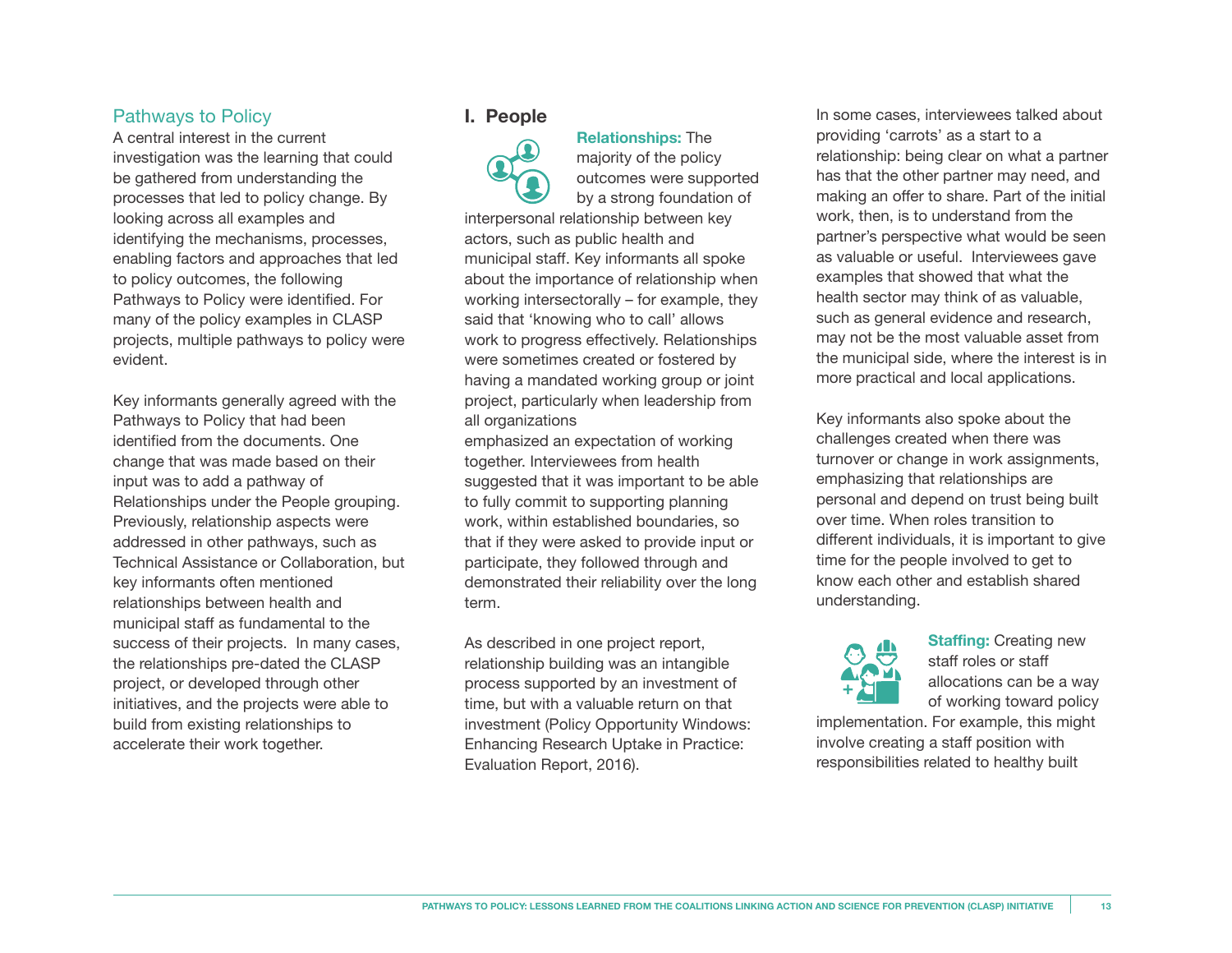Sasseville, Simard, and Mucha (2010, 2012), as part of a CLASP project (Healthy Communities) conducted a literature review to identify conditions that support a "healthy community" approach in local initiatives. Several of these conditions align with the pathways identified in this report, although their intent was not specific to policy initiatives. These factors may be relevant for consideration as possible avenues to local policy implementation related to healthy communities. They identify nine local factors:

- Determination and engagement on the part of political players
- Capacity to establish structures and coordination mechanisms needed for local initiatives
- Development of a broad definition of the concept of health
- Development of a shared vision of the project
- Intersectoral collaboration
- Community participation
- Cross-sectoral capacity-development
- Capacity to influence health promotion policy
- Ongoing evaluation of local initiatives

Sasseville and colleagues also identify two national factors that may be relevant for overarching bodies as they seek to support policy

environments, or assigning a role to coordinate the work of multiple sectors involved in planning. Many key informants identified staffing capacity as important to their projects, partly because it meant additional human resources to further the work.

When working with partners on municipal policy, it was important to resource that work, and not assume that the partner would have time to allocate to the policy work in an already full schedule. Projects had success with allocating funds that allowed additional capacity to be brought on to focus on this work.



#### **Expertise and technical assistance:** This pathway

 may involve placing health staff expertise in

new venues, such as in planning departments or on planning committees, or making health-related planning expertise available. This might also involve making technical expertise available to use tools and resources to facilitate planning and policy from a health perspective. Interviewees commented that in some cases, they were able to access valued skill sets through new relationships or new allocations of staff time. Several examples were shared of municipal staff accessing knowledge and skills from health when it would be beneficial to present a health case for an

initiative, or to have a source perceived as objective and credible to present to Council.

Through CLASP, access to multi-sectoral expertise was facilitated by inserting experts from outside fields into new venues where they could share their knowledge, build capacity of those they were working with and strengthen the approach to integrating health into built environment policies. For instance, in some municipalities, local public health staff were invited to participate on the planning departments' technical advisory committees in reviewing land use policies and provide expert commentary and evidence to ensure policy decisions included health considerations. Another example included three regional health authorities accessing an experienced urban planner over the course of 1,500 hours in a two-year period to directly work with staff. The result was an increase in expertise in working with local government on land use and transportation planning and a greater understanding of their municipal partners' needs (Miro, Perrotta, Evans, Kishchuk, Gram, Stanwick & Swinkels, 2015).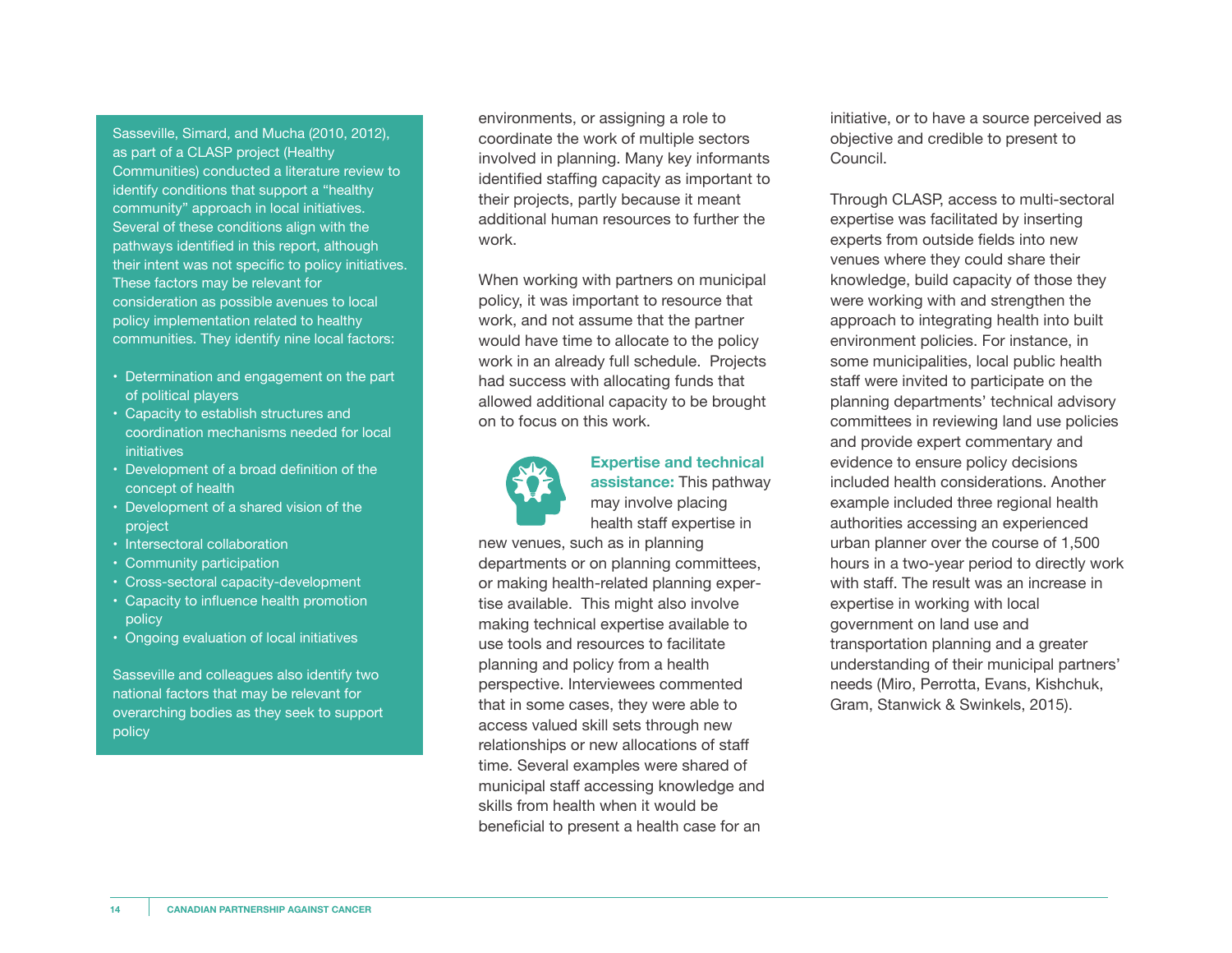

#### **Engaging high-level or influential decision makers:** Once decision-makers and

champions are engaged in a persuasive way, policies that take health into account may be more likely to be brought to decision-making tables, advocated for, and implemented. Key informants also strongly felt that the support of high-level decision-makers was critical because it paved the way for resource allocations (such as people to do the necessary work) and signalled an organizational commitment. The policy work was then less likely to be seen as a passing fancy and more as a longer-term organizational direction. High-level decision-makers had the authority to direct organizational attention and resources to health-related policy issues, which was a significant asset. It was also felt that the involvement of top level leaders, especially medical health officers, was influential for municipal council members, and brought greater attention from Councils to the health policy issues.

People in influential positions, whether politicians, municipal staff or others, valued the opinions and examples brought from people they already felt had credibility, built over years of working together. Thus, the Key Decision-makers pathway and the Relationships pathway worked together in many cases to move the policy initiatives forward.

#### **II. Tools**



Creating, enhancing, and/or sharing tools or resources can be a

 **Tools and resources:** 

pathway to supporting policy decisions that take health into account. Tools and resources might be a policy example or template, a scenario-planning software program, or a database of local health data. This pathway may also involve adding new features or content to existing tools and resources to incorporate built environment and healthy policy concepts. Often tools require technical assistance in order to be accepted and reach their full impact. Key informants reported successful use of tools, but generally in the context of established relationships. Tools, used in combination with the right people and the right timing, were valuable, particularly if they had, or could be adapted to have, local relevance. There were numerous examples of tools, such as sample policies, that were felt to have been well received by end users because they were locally relevant and clearly oriented to the context in which they were being shared. This included the design and artwork that reflected local culture, and photos that were recognizable as local or similar to local settings.

#### **Evidence and data:** By sharing evidence and data related to supportive environments for active

living, evidence-informed policy decisions may be more likely to be implemented. The evidence and data may take the form of an evidence brief, a literature review, a case example, a pilot project evaluation report, a report on local data, a summary of effective and emerging practices, a webinar or presentation on evidence, a community of practice related to policy, or another form of evidence sharing. As with other tools, the timing of the evidence was important. Key informants noted that evidence is not the only, or even the most important factor, in decision-making at the municipal council level. Municipal staff can provide good advice on what type of evidence would be useful and persuasive, and when to present it. Again, as with other tools, local content is important. The carrier of the evidence is also influential – having a respected and credible presenter makes a difference.

Another aspect of evidence was the importance of evaluation data: key informants had several examples of ways that they were able to use evaluation data from a project to reinforce to municipal councils and others that the initiative had been effective or that good results were being obtained.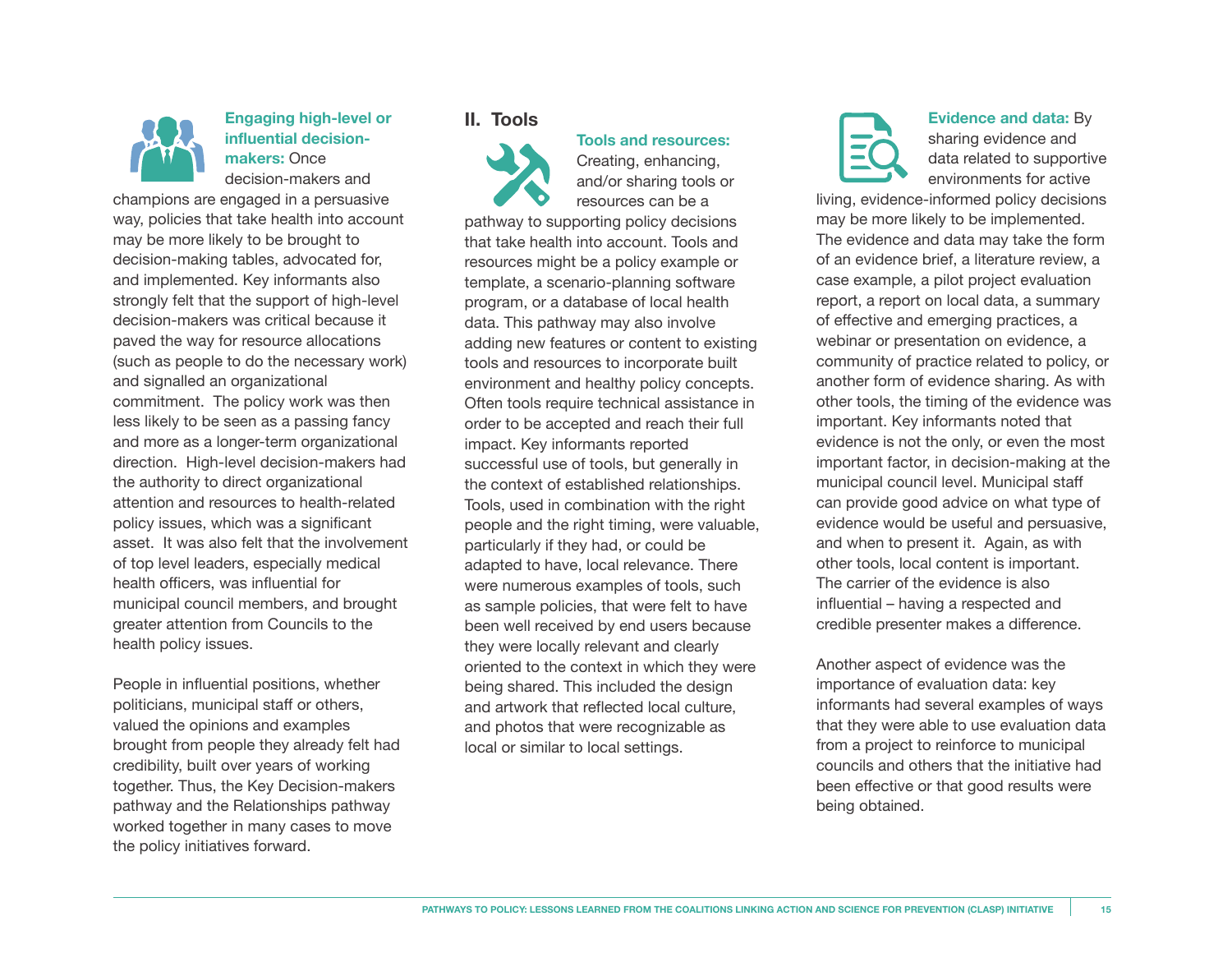Politicians in particular were very interested to hear about 'success stories' and evidence of valuable changes as a result of their decisions. Even small-scale anecdotal evidence was useful to maintain engagement and reinforce the choices made by councils.

#### **III. Approaches and Ways of Working**



 **Using positive, open engagement strategies:** When working to shift practices and influence

policy, engagement across sectors, organizations, and departments appears to be critical. Some CLASP projects specifically noted that when they did not work from an open, encouraging position, their messages and ideas were not accepted and their efforts to influence policy and planning were not successful. Thus, a positive, open engagement strategy can be a key element for success. Interviewees strongly reflected this approach as a key pathway: when working across sectors, such as between health and municipal staff, the tone of the interactions needed to be respectful and flexible.

This was best characterized in practice by partners engaging to understand the goals and needs of each party, and identifying what each partner can bring to the table. For instance, public health staff

in one jurisdiction learned early on that what they thought they would bring to partnership was not what their planning counterparts needed:

"We were surprised by the very clear message that came from the planners that day: They all understood the benefits of healthy built environments … and didn't need more education on it. What they needed was support from health authorities in developing and implementing policy" (Miro, Kishchuk, Perrotta & Swinkels, 2015, p. 7).

Key informants who had worked in less densely populated settings made the point that the strategies in smaller or rural locations may need to be different from those in urban locations, particularly given the varying scope and number of municipal staff with planning roles in smaller municipalities and rural or contexts. It was important to approach each community with openness, to understand the history, roles and priorities in the local context, not assuming that one community is like another. The process of deciding on a project to undertake together was an important step in all interactions, but was certainly critical for small communities where time and capacity are limited. Getting the choice of project 'right' was therefore a critical element of work with small communities.



#### **Using collaborative approaches and partnerships:** CLASP projects by their nature

are built on partnerships, and these partnerships have been important pathways for policy initiatives in many cases. In some cases, new partnerships were formed as a way of advancing the proposed work; in other cases, existing partnerships and collaborations were engaged to support shared objectives. Collaboration and partnership inevitably intersects with the "People" pathways, as the collaborations grow and thrive due in part to the contributions and attitudes of the people involved. Key informants working at regional levels spoke about the importance of having local connections, and coming to local interactions with the intent to listen and be collaborative. They also emphasized that if an intersectoral table or committee is established to work on policy issues, the groups should be broad and inclusive – to allow the shared information to spread across the organizations and not be centered in one or two people, to make the group more resilient to staffing changes, and to ensure that multiple perspectives are heard. When partners were asked to bring their local knowledge and relationships to the table, it was also important to provide financial resources to support their time on the project.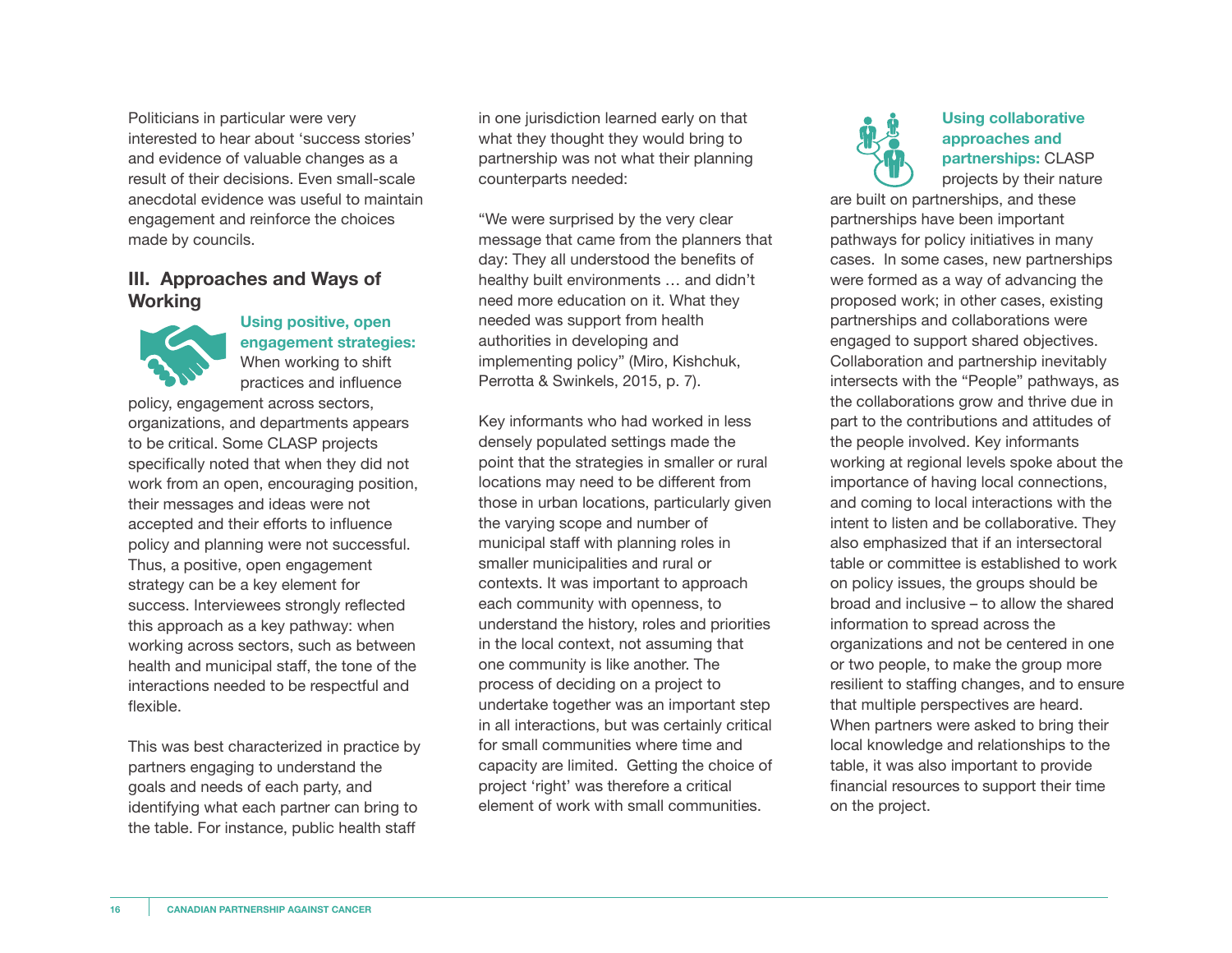In some cases, when the relationship was not entirely collaborative and parties were at odds over objectives, the policy work became difficult and unsatisfactory. This seemed to be particularly true when the question of who would pay for a change or new approach was at issue. Finding common ground is part of the solution to these challenges, but interviewees acknowledged that financial pressures were sometimes hard to overcome.

Civic and community engagement is a form of collaboration that can be helpful for framing policy and demonstrating the need and acceptability of a policy approach. In several cases, municipal staff asked health staff to convene community consultations on Official Plans or other strategies, allowing health perspectives to come not only from health staff, but from the public. The municipal staff were drawing strategically on their relationships with health staff, using the relationships with health staff to bring forward health perspectives that ended up being valuable for planning objectives.

#### Depending on the target audience, the framing of the issue to align or complement important considerations for that audience was valuable. Sometimes

 **Issue framing:**

the framing involved bringing a health lens to existing issues. By

bringing a health or supportive environment lens to what may have been seen as non-health issues, public health practitioners can have a broad influence on policy. Some key informants found that projects could be strategic about drawing in health perspectives: for example, when municipal staff wanted to raise the health and social issues associated with a decision before council, they could call on their health colleagues to present the case or to build community engagement in support of an issue.

The most widespread example of this 'health framing' approach in CLASP projects is the review of municipal official plans by bringing a health perspective to bear. Review and reframing do not appear to be sufficient in themselves; providing technical assistance, sharing relevant evidence and working collaboratively also seem to be important factors that contribute to having influence on official plans through the review process. In some cases, commenting on official plans was seen as a very important and influential role for public health; in other cases, informants wondered whether the input made a meaningful difference to the end result. In cases in which the input from public health was specifically sought out, as opposed to simply invited by rote, the health staff had greater confidence that their input was influential. The relationships between health and

municipal staff seemed to play a role in whether health input was valued and incorporated. When municipal staff believed that health staff had solid knowledge, relevant experience, credibility and interests that aligned with municipal objectives, the input to official plans was believed (by health staff) to be taken more seriously. It was also noted that the effect of commenting on official plans can sometimes take years to filter through to ways of working and acting – official plans can be a mechanism by which health perspectives are brought forward, but it is other related work, and relationship, that allows the effect to be substantial and long-term.

In other cases, framing in a health context was less important. For some politicians and other decision-makers, the driving force was not to do with health, or they felt they already understood the health impact of certain decisions and were not interested in a health argument. In these cases, the ability of the proponents to provide concrete examples of what could be done, along with cases of what had been done elsewhere, was the more effective strategy. A knowledgeable person, who has an understanding of what drives a decision-maker, is able to navigate these changes and present the right angle on the proposals.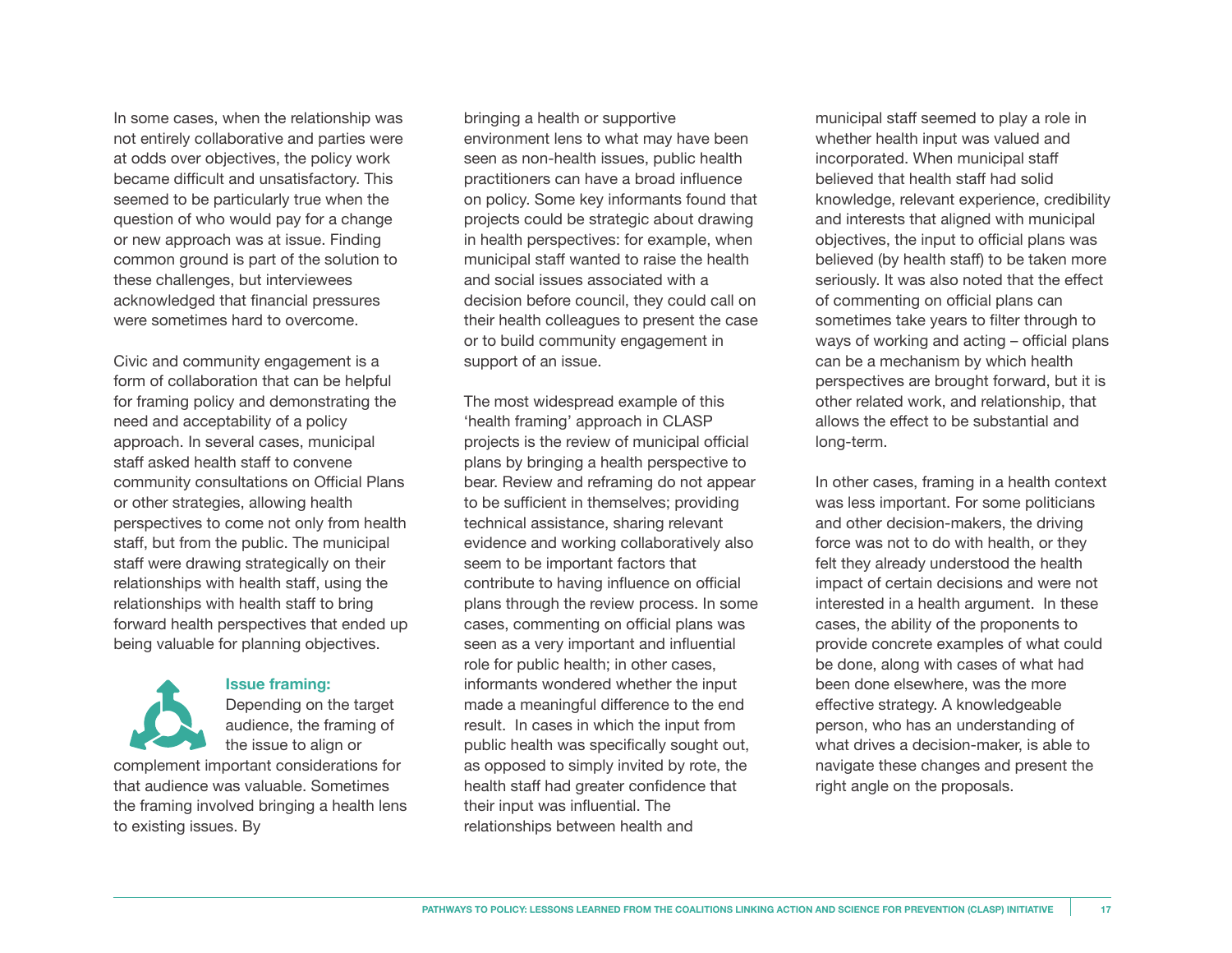As an example of how data were used as part of the framing of an issue to bring forward the relevance to particular groups, CMHH utilized student physical activity data to build the School Travel Planning case. However, the project also leveraged greenhouse gas emission and traffic congestion reduction data to influence municipal decision-makers and safety concerns about the danger of busy school drop-off and pick-up zones to gather support from parent groups (Metrolinx, 2014).

Another aspect of framing an issue has to do with timing. Several CLASP projects took the approach of preparing tools and resources, working with partners to lay the groundwork for policy change, and then waiting for the right moment (the policy 'window') in the political cycle to bring forward changes. Recognizing the cycle in which policy makers work was another aspect of framing as a way of understanding the contextual nature of successful policy work.



#### **Learning from other jurisdictions:** Examples of policy initiatives that have been implemented

in other jurisdictions can allay concerns about the feasibility of a policy approach. Learning from the experiences of others can simplify the planning and implementation process if the groundwork has

already been done and can be shared. In a sense, what has happened in other jurisdictions is a form of evidence that can be brought to bear on local decision making. Some

interviewees mentioned the value of their peer connections in networks and communities of practice (including CLASP COPs) as ways of learning what is possible. They acknowledge that the work they are doing does not have a roadmap; they need to learn by doing and by learning from the experiences of others.

 **Implementing regulatory approaches:** By requiring certain health-informed practices, such as health impact assessment as part of developer applications, or setting performance

targets for policy implementation, it may be possible to accelerate the effect of a policy by moving quickly to implementation, providing an incentive for compliance, or sustaining a policy through ongoing data and feedback systems. Key informants spoke of provincial legislation or initiatives that created the impetus for regional or local action. Particularly when existing relationships were in place, having a provincially legislated change with respect to healthy built environments was found to be a valuable catalyst.



#### **Local development or adaptation:** By

 developing a policy related initiative with local

involvement, or by meaningfully adapting an existing initiative to be relevant and acceptable locally, the policy intervention gained greater traction amongst community members and decision-makers.

It is important to recognize that just because a policy is effective in one jurisdiction, does not mean it can dropped into a new jurisdiction to the same effect. Key informants at the municipal level felt that for municipalities to learn from each other's policy solutions, it was critical that local contexts and knowledge were understood so policies could be adapted from one jurisdiction to another.

With the large body of evidence supporting physical activity and built environment policy approaches coming from urban and suburban contexts, this approach was seen as particularly relevant for First Nation communities and for rural, remote and Northern communities. Understanding local customs and culture and working with local partners to, in turn, adapt – or develop from scratch – appropriate policy approaches for First Nations, rural, remote, or Northern settings was crucial for multi-jurisdictional projects to have success.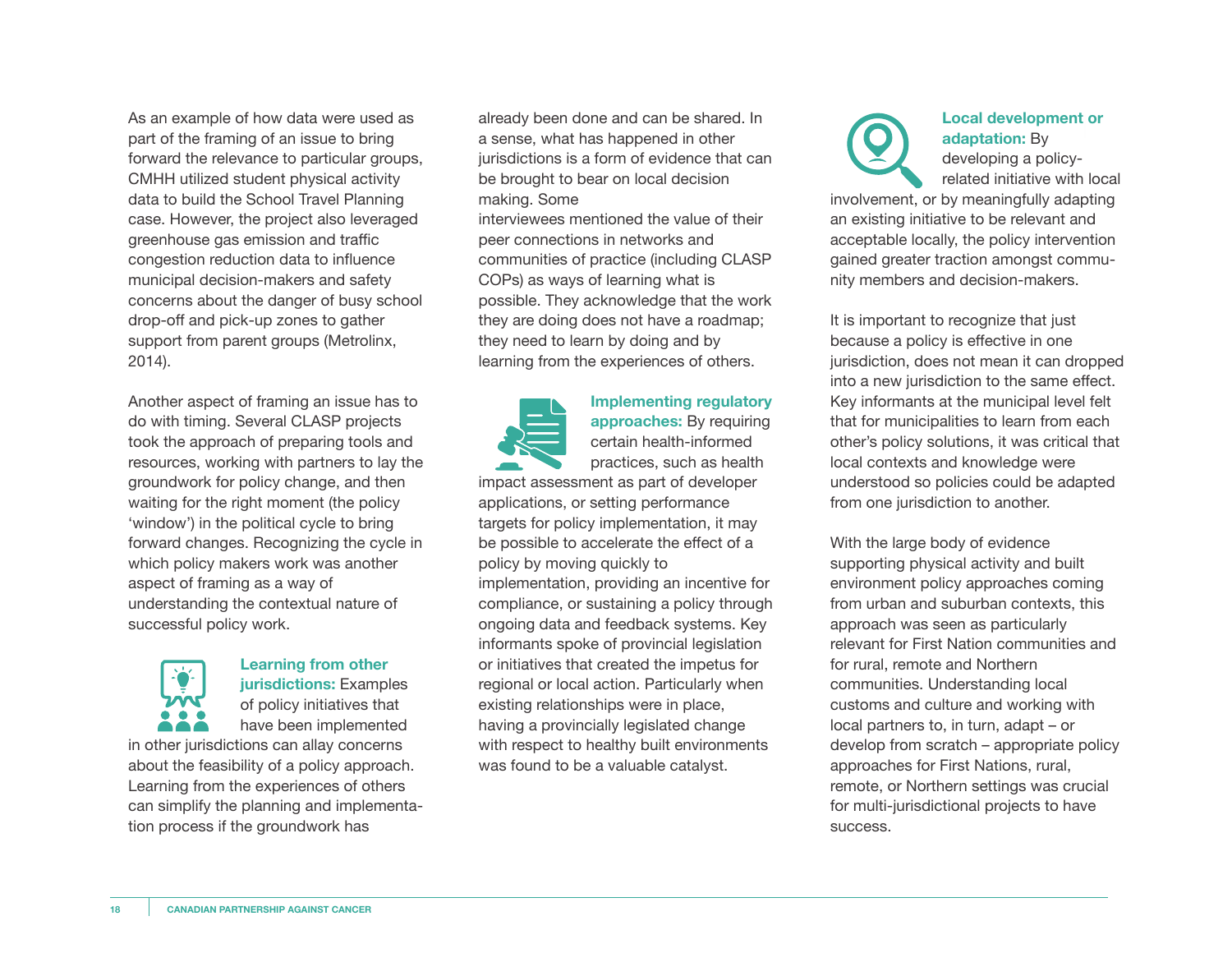

#### **Mounting a demonstration project:**

 By implementing a pilot or demonstration project, it

may be possible to show the feasibility and local relevance of a policy approach or the need for a policy to support program activities. For example, such an approach might involve developing a health-informed curriculum, putting it into use as a pilot, and then implementing a policy to require the curriculum once it has been tested and found valuable. This approach may be particularly relevant for First Nation communities or for rural communities when an initiative would need to have demonstrated relevance before enjoying widespread implementation. Some key informants reflected on the potential for small grants and small pilots to become a focus project that allowed for a learning ground and also allowed relationships to be built and strengthened. These smaller projects sometimes formed the basis for other pieces of work if other opportunities came along. Having the opportunity to develop some examples, test them out, and then be ready for the right opportunity to bring a well-formed and tested package forward was a valuable strategy as well.

 **Working with early adopters:** Some CLASP School Travel Planning projects specifically noted that when they the schools or boards were not enthusiastic about the initiative, they were less likely to fully engage in the process or to complete a plan. Thus, in some cases at least, working with early adopters was a critical element for success. Key informants also talked about readiness among partners as being an important early marker for success.

#### **Limitations**

The objective of the resources, publications and final reports from CLASP projects was not specifically to document their policy strategies. As a result, there are several CLASP policy outcomes for which there are few details on contributing factors or processes. As well, we do not have formal evaluations of most of the policy interventions to consult. Thus, this investigation, although able to identify many intriguing examples of policy development and implementation, may

not have been able to identify all the relevant factors that contributed to the policy outcomes.

Although key informant interviews were conducted to delve more deeply into some experiences with policy initiatives, it was not possible to interview representatives from all CLASP projects. As well, key informants often pointed out that the work they were able to report on was not always specific to CLASP, but was linked to other projects and initiatives in addition to CLASP.

The Pathways to Policy identified in this report are largely drawn from the experiences of CLASP projects based in urban locales with moderate or high population density. The Pathways found in urban contexts cannot be assumed to generalize completely to rural or remote locales.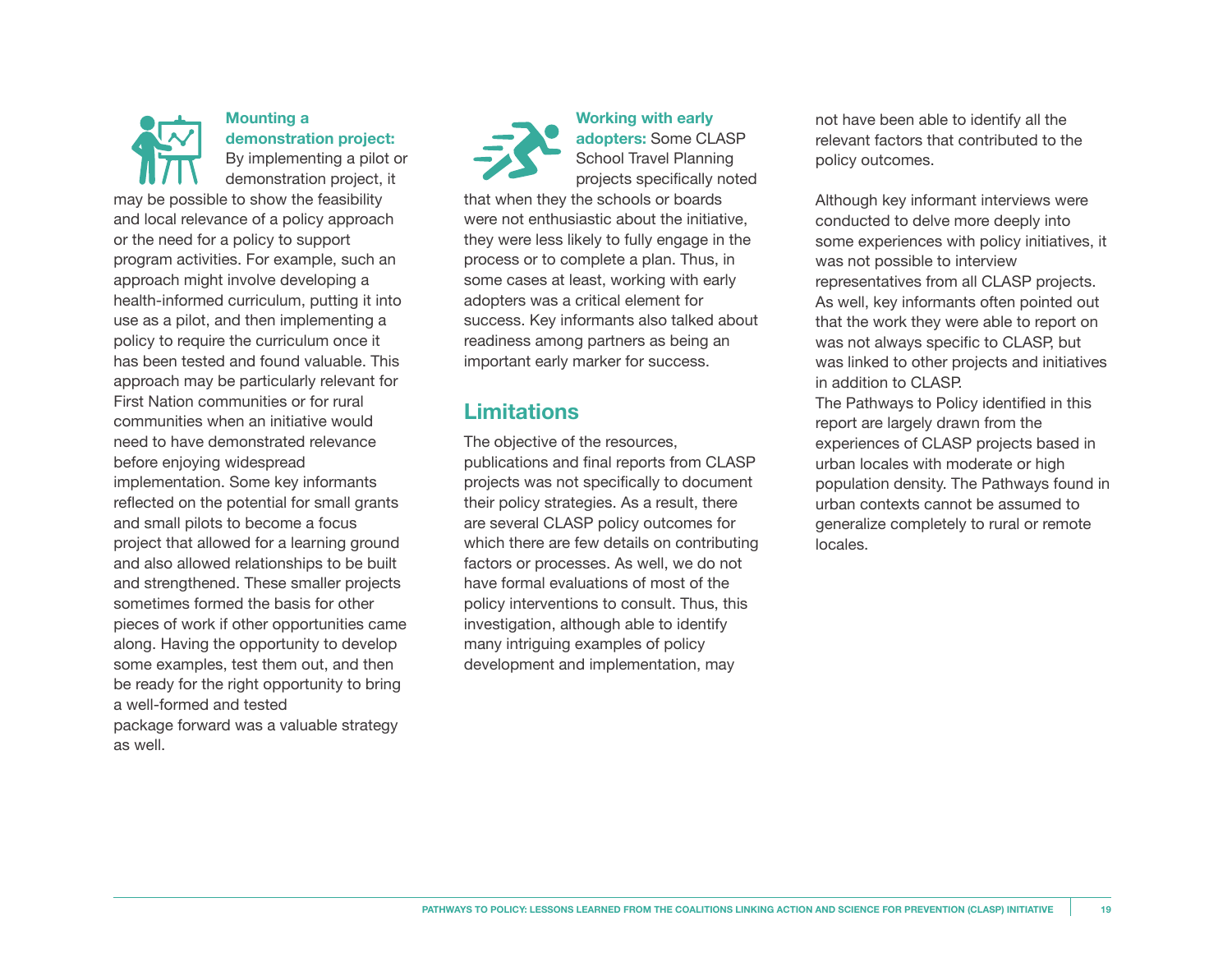## **References**

Metrolinx, Green Communities Canada, University of Toronto. The Costs and Benefits of School Travel Planning Projects in Ontario, Canada, 2014. Available at: http:// www.metrolinx.com/en/ projectsandprograms/schooltrav-el/ Costs\_and\_Benefits\_of\_School\_Travel \_ Planning\_Projects\_EN.pdf (Accessed on September 18, 2016).

Miro A, Kishchuk NA, Perrotta K, Swinkels HM. Healthy Canada by Design CLASP: Lessons learned from the first phase of an intersectoral, cross-provincial, built environment initiative. Can J Public Health 2015; 106, eS50-eS58.

Miro A, Perrotta K, Evans H, Kishchuk NA, Gram C, Stanwick RS & Swinkels HM. Building capacity of health authorities to influence land use and transportation planning: Lessons learned from the

Healthy Canada by Design CLASP project in British Columbia. Can J Public Health 2015; 106(Suppl 1), eS40-52.

Policy opportunity windows: Enhancing research uptake in practice. Evaluation Report, October 2016.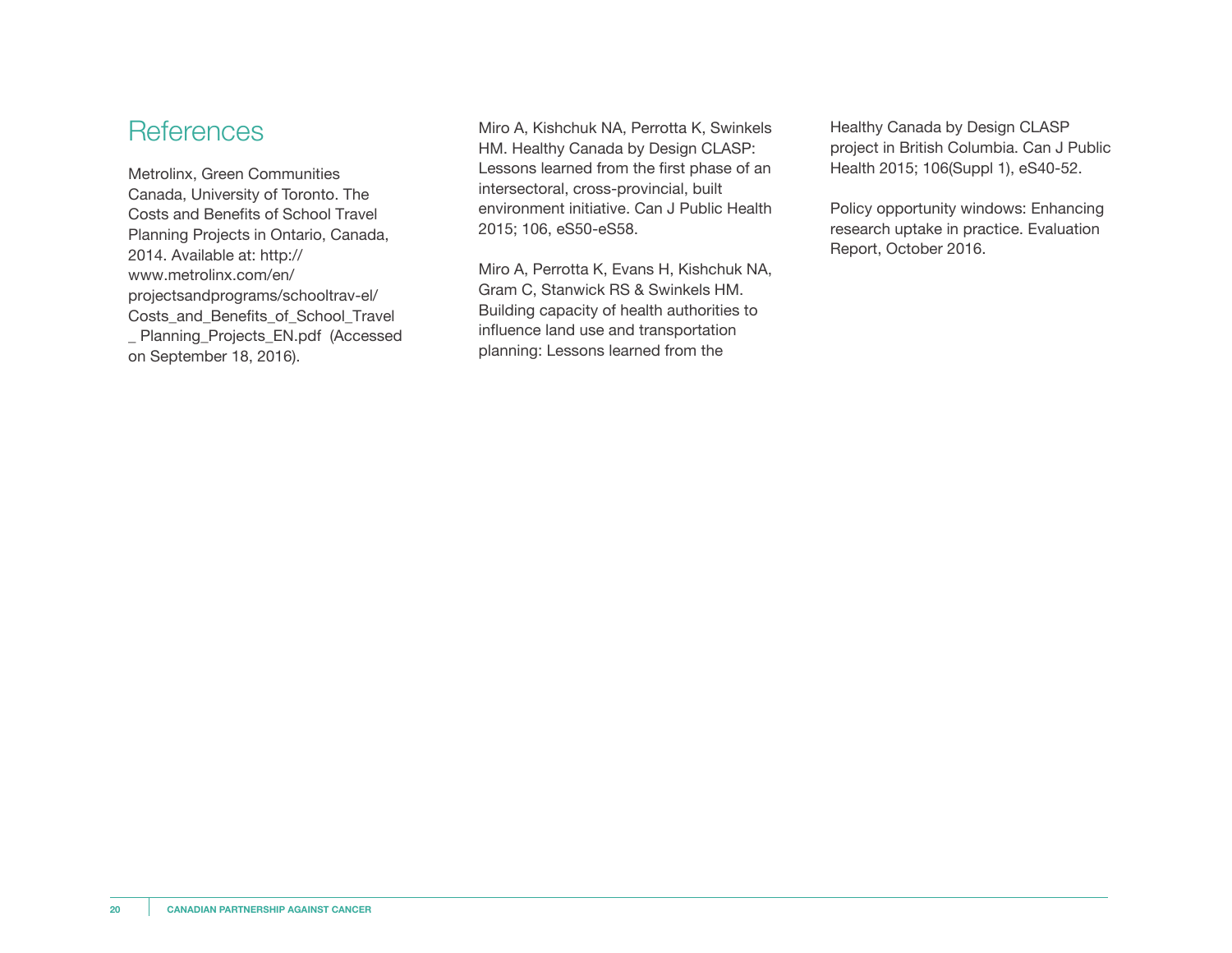# Appendix I: Key Informant Interview **Questions**

- **1.** Please describe your role in the CLASP project.
- **2.** Through CLASP document review, we identified 13 "Pathways to Policy": processes that may have supported or contributed to policy interventions in CLASP projects. Not all of these pathways would be expected to be evident in every project. Which of the Pathways do you think were key for the CLASP policy interventions in your site? Were there other key factors?
- **3.** Most CLASP policy interventions involved intersectoral work. In your case, what were key factors in making the intersectoral work successful?How could the intersectoral work have been improved?
- **4.** the intersectoral work successful?How could the intersectoral work have been improved?
- **5.** Most CLASP policy interventions involved working with politicians. In your case, what were key factors in working successfully with politicians? How could working with politicians have been improved?
- **6.** Most CLASP policy interventions involved sharing or using products, such as evidence briefs, software tools, etc. In your case, what factors facilitated the uptake of products and tools? What factors prevented uptake?
- **7.** Were there particular features of your context that enabled the success of he policy initiative?
- **8.** From your experience, is timing important when using these processes successfully – are there some processes that are important at the beginning of policy work, or at certain junctures, and others that should be brought in later?
- **9.** What advice would you give to some one aiming to undertake a policy implementation initiative, based on your experience with CLASP?
- **10.** Do you have any other lessons learned about ways that public health and partners can work effectively toward policy development and implementation?